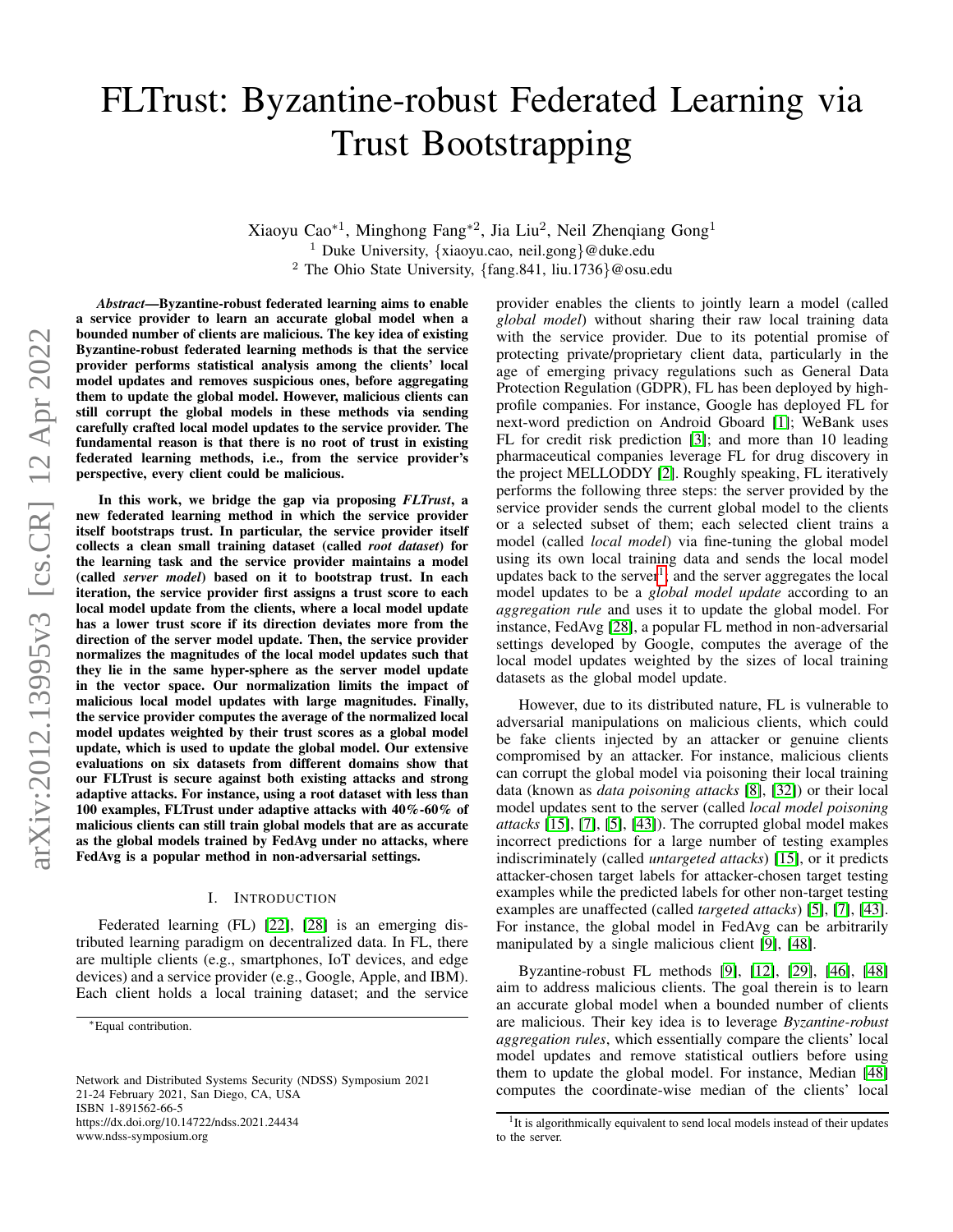model updates as the global model update. However, recent studies [\[7\]](#page-14-8), [\[15\]](#page-14-7) showed that existing Byzantine-robust FL methods are still vulnerable to local model poisoning attacks on malicious clients. The fundamental reason is that they have no root of trust. Specifically, from the server's perspective, every client could be malicious, providing no root of trust for the server to decide which local model updates are suspicious.

Our work: In this work, we propose a new Byzantine-robust FL method called *FLTrust*. Instead of completely relying on the local model updates from clients, the server itself bootstraps trust in FLTrust. Specifically, the service provider manually collects a small clean training dataset (called *root dataset*) for the learning task. The server maintains a model (called *server model*) for the root dataset just like how a client maintains a local model. In each iteration, the server updates the global model by considering both its server model update and the clients' local model updates.

Our new Byzantine-robust aggregation rule: Specifically, we design a new Byzantine-robust aggregation rule in FLTrust to incorporate the root of trust. A model update can be viewed as a vector, which is characterized by its *direction* and *magnitude*. An attacker can manipulate both the directions and magnitudes of the local model updates on the malicious clients. Therefore, our aggregation rule takes both the directions and magnitudes into considerations when computing the global model update. Specifically, the server first assigns a trust score (TS) to a local model update, where the trust score is larger if the direction of the local model update is more similar to that of the server model update. Formally, we use the *cosine similarity* between a local model update and the server model update to measure the similarity of their directions. However, the cosine similarity alone is insufficient because a local model update, whose cosine similarity score is negative, can still have a negative impact on the aggregated global model update. Therefore, we further clip the cosine similarity score using the popular ReLU operation. The ReLU-clipped cosine similarity is our trust score. Then, FLTrust normalizes each local model update by scaling it to have the same magnitude as the server model update. Such normalization essentially projects each local model update to the same hyper-sphere where the server model update lies in the vector space, which limits the impact of the poisoned local model updates with large magnitudes. Finally, FLTrust computes the average of the normalized local model updates weighted by their trust scores as the global model update, which is used to update the global model.

FLTrust can defend against existing attacks: We perform extensive empirical evaluation on six datasets from different domains, including five image classification datasets (MNIST-0.1, MNIST-0.5, Fashion-MNIST, CIFAR-10, and CH-MNIST) and a smartphone-based human activity recognition dataset (Human Activity Recognition). We compare FLTrust with multiple existing Byzantine-robust FL methods including Krum [\[9\]](#page-14-10), Trimmed mean [\[48\]](#page-15-1), and Median [\[48\]](#page-15-1). Moreover, we evaluate multiple poisoning attacks including label flipping attack (a data poisoning attack), Krum attack and Trim attack (untargeted local model poisoning attacks) [\[15\]](#page-14-7), as well as Scaling attack<sup>[2](#page-1-0)</sup> (targeted local model poisoning attack) [\[5\]](#page-14-9). Our results show that FLTrust is secure against

<span id="page-1-0"></span><sup>2</sup>The Scaling attack is also known as a backdoor attack.

these attacks even if the root dataset has less than 100 training examples, while existing Byzantine-robust FL methods are vulnerable to them or a subset of them. For instance, a CNN global model learnt using FLTrust has a testing error rate of 0.04 under all the evaluated attacks on MNIST-0.1. However, the Krum attack can increase the testing error rate of the CNN global model learnt by Krum from 0.10 to 0.90. Moreover, we treat FedAvg under no attacks as a baseline and compare our FLTrust under attacks with it. Our results show that FLTrust under attacks achieves similar testing error rates to FedAvg under no attacks. We also study different variants of FLTrust and the impact of different system parameters on FLTrust. For instance, our results show that FLTrust works well once the root dataset distribution does not diverge too much from the overall training data distribution of the learning task.

FLTrust can defend against adaptive attacks: An attacker can adapt its attack to FLTrust. Therefore, we also evaluate FLTrust against adaptive attacks. Specifically, Fang et al. [\[15\]](#page-14-7) proposed a general framework of local model poisoning attacks, which can be applied to optimize the attacks for any given aggregation rule. An attacker can substitute the aggregation rule of FLTrust into the framework and obtain an adaptive attack that is particularly optimized against FLTrust. Our empirical results show that FLTrust is still robust against such adaptive attacks. For instance, even when 60% of the clients are malicious and collude with each other, FLTrust can still learn a CNN global model with testing error rate 0.04 for MNIST-0.1. This testing error rate is the same as that of the CNN global model learnt by FedAvg under no attacks.

Our contributions can be summarized as follows:

- We propose the first federated learning method FLTrust that bootstraps trust to achieve Byzantine robustness against malicious clients.
- We empirically evaluate FLTrust against existing attacks. Our results show that FLTrust can defend against them.
- We design adaptive attacks against FLTrust and evaluate their performance. Our results show that FLTrust is also robust against the adaptive attacks.

## II. BACKGROUND AND RELATED WORK

## <span id="page-1-1"></span>*A. Background on Federated Learning (FL)*

Suppose we have  $n$  clients and each client has a local training dataset  $D_i$ ,  $i = 1, 2, \cdots, n$ . We use  $D = \bigcup_{i=1}^n D_i$ to denote the joint training data. Each training example in D is drawn from an unknown distribution  $X$ . The clients aim to collaboratively learn a shared global model with the help of a service provider. The optimal global model  $w^*$  is a solution to the following optimization problem:  $w^* = \arg \min_w F(w)$ , where  $F(\mathbf{w}) = \mathbb{E}_{D \sim \mathcal{X}}[f(D, \mathbf{w})]$  is the expectation of the empirical loss  $f(D, w)$  on the joint training dataset D. Since the expectation is hard to evaluate, the global model is often learnt via minimizing the empirical loss in practice, i.e.,  $\arg \min_{\mathbf{w}} f(D, \mathbf{w})$  is the learnt global model. Specifically, each client maintains a local model for its local training dataset. Moreover, a service provider's server maintains the global model via aggregating the local model updates from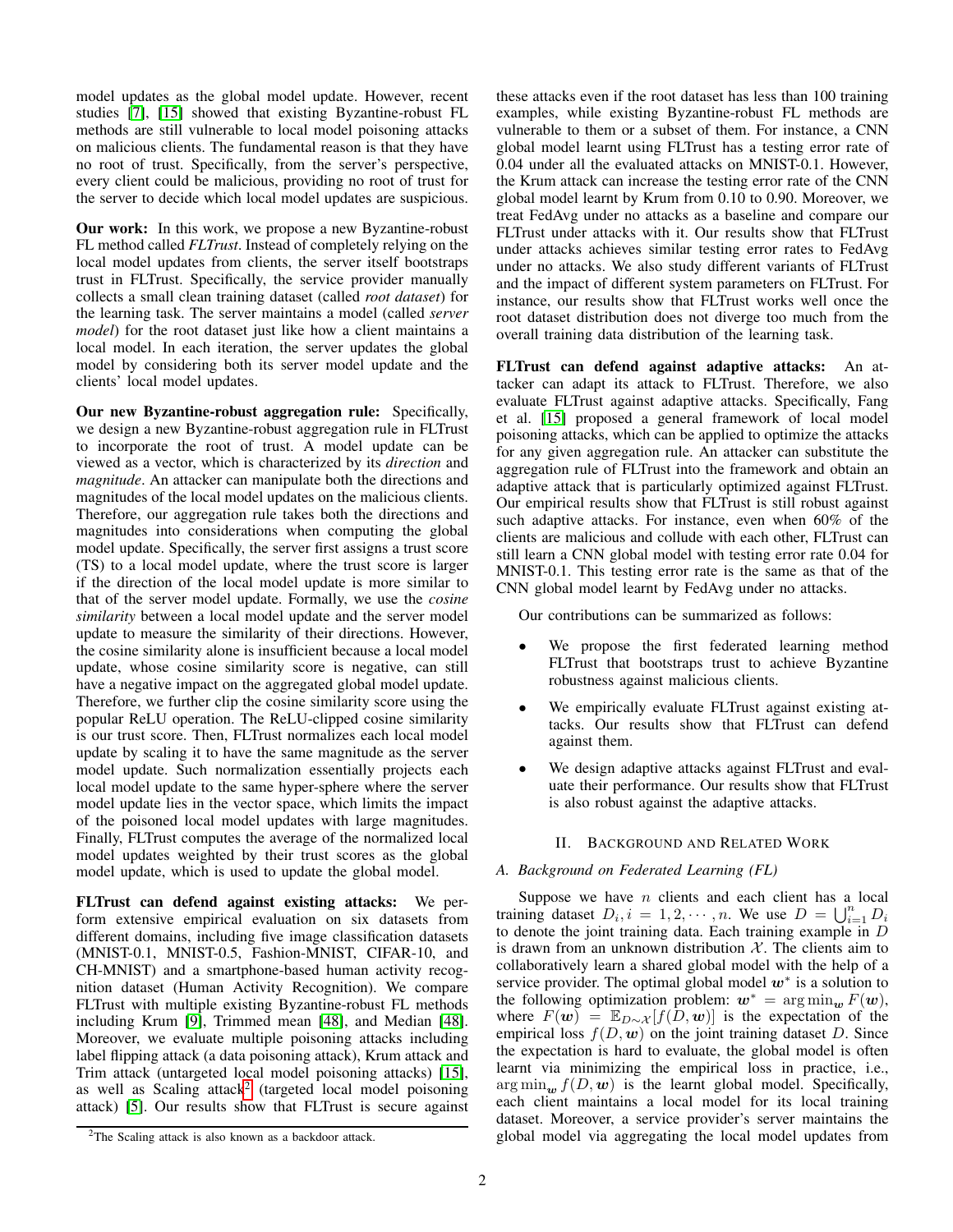<span id="page-2-0"></span>

Step Ⅰ. The server sends the global model to the clients.

Fig. 1: Illustration of the three steps in FL.

the clients. Specifically, FL iteratively performs the following three steps (illustrated in Figure [1\)](#page-2-0):

- Step I: Synchronizing the global model with clients. The server sends the current global model  $w$  to the clients or a subset of them.
- Step II: Training local models. Each client trains a local model via fine-tuning the global model using its local training dataset. Formally, the ith client solves the optimization problem  $\min_{\bm{w}_i} f(D_i, \bm{w}_i)$ , where  $\bm{w}_i$ is the client's local model. In particular, the client initializes its local model as the global model and uses stochastic gradient descent to update the local model for one or more iterations. Then, each client sends its local model update  $g_i = w_i - w$  (i.e., the difference between its local model and the current global model) to the server.
- Step III: Updating the global model via aggregating the local model updates. The server computes a *global model update* g via aggregating the local model updates according to some *aggregation rule*. Then, the server updates the global model using the global model update, i.e.,  $w = w + \alpha \cdot g$ , where  $\alpha$  is the global learning rate.

The aggregation rule plays a key role in FL. Different FL methods essentially use different aggregation rules. Next, we discuss popular aggregation rules.

*1) FedAvg:* FedAvg [\[28\]](#page-14-1) was proposed by Google. FedAvg computes the average of the clients' local model updates as the global model update, where each client is weighted by its number of training examples. Formally,  $g = \sum_{i=1}^{n} \frac{|D_i|}{N} g_i$ , where  $|D_i|$  is the local training dataset size on the *i*th client and  $N$  is the total number of training examples. FedAvg is the state-of-the-art FL method in non-adversarial settings. However, the global model in FedAvg can be arbitrarily manipulated by a single malicious client [\[9\]](#page-14-10), [\[48\]](#page-15-1).

*2) Byzantine-robust Aggregation Rules:* Most Byzantinerobust FL methods use Byzantine-robust aggregation rules (see, e.g., [\[9\]](#page-14-10), [\[12\]](#page-14-11), [\[29\]](#page-14-12), [\[34\]](#page-15-3), [\[44\]](#page-15-4), [\[47\]](#page-15-5), [\[48\]](#page-15-1), [\[31\]](#page-14-13)) that aim to tolerate Byzantine client failures. One exception is that Li et al. [\[26\]](#page-14-14) introduced a norm regularization term into the loss function. Examples of Byzantine-robust aggregation rules include Krum [\[9\]](#page-14-10), Trimmed mean [\[48\]](#page-15-1), and Median [\[48\]](#page-15-1), which we discuss next.

**Krum [\[9\]](#page-14-10):** Krum selects one of the *n* local model updates in each iteration as the global model update based on a squaredistance score. Suppose at most  $f$  clients are malicious. The score for the *i*th client is computed as follows:

$$
s_i = \sum_{\bm{g}_j \in \Gamma_{i,n-f-2}} \|\bm{g}_j - \bm{g}_i\|_2^2, \tag{1}
$$

where  $\Gamma_{i,n-f-2}$  is the set of  $n-f-2$  local model updates that have the smallest Euclidean distance to  $g_i$ . The local model update of the client with the minimal score will be chosen as the global model update to update the global model.

Trimmed Mean (Trim-mean) [\[48\]](#page-15-1): Trimmed mean is a coordinate-wise aggregation rule that considers each model parameter individually. For each model parameter, the server collects its values in all local model updates and sorts them. Given a trim parameter  $k < \frac{n}{2}$ , the server removes the largest  $k$  and the smallest  $k$  values, and then computes the mean of the remaining  $n-2k$  values as the value of the corresponding parameter in the global model update. The trim parameter  $k$ should be at least the number of malicious clients to make Trim-mean robust. In other words, Trim-mean can tolerate less than 50% of malicious clients.

Median [\[48\]](#page-15-1): Median is another coordinate-wise aggregation rule. Like Trim-mean, in Median, the server also sorts the values of each individual parameter in all local model updates. Instead of using the mean value after trim, Median considers the median value of each parameter as the corresponding parameter value in the global model update.

Existing FL methods suffer from a key limitation: they are vulnerable to sophisticated local model poisoning attacks on malicious clients, which we discuss in the next section.

## *B. Poisoning Attacks to Federated Learning*

Poisoning attacks generally refer to attacking the training phase of machine learning. One category of poisoning attacks called *data poisoning attacks* aim to pollute the training data to corrupt the learnt model. Data poisoning attacks have been demonstrated to many machine learning systems such as spam detection [\[32\]](#page-14-6), [\[35\]](#page-15-6), SVM [\[8\]](#page-14-5), recommender systems [\[16\]](#page-14-15),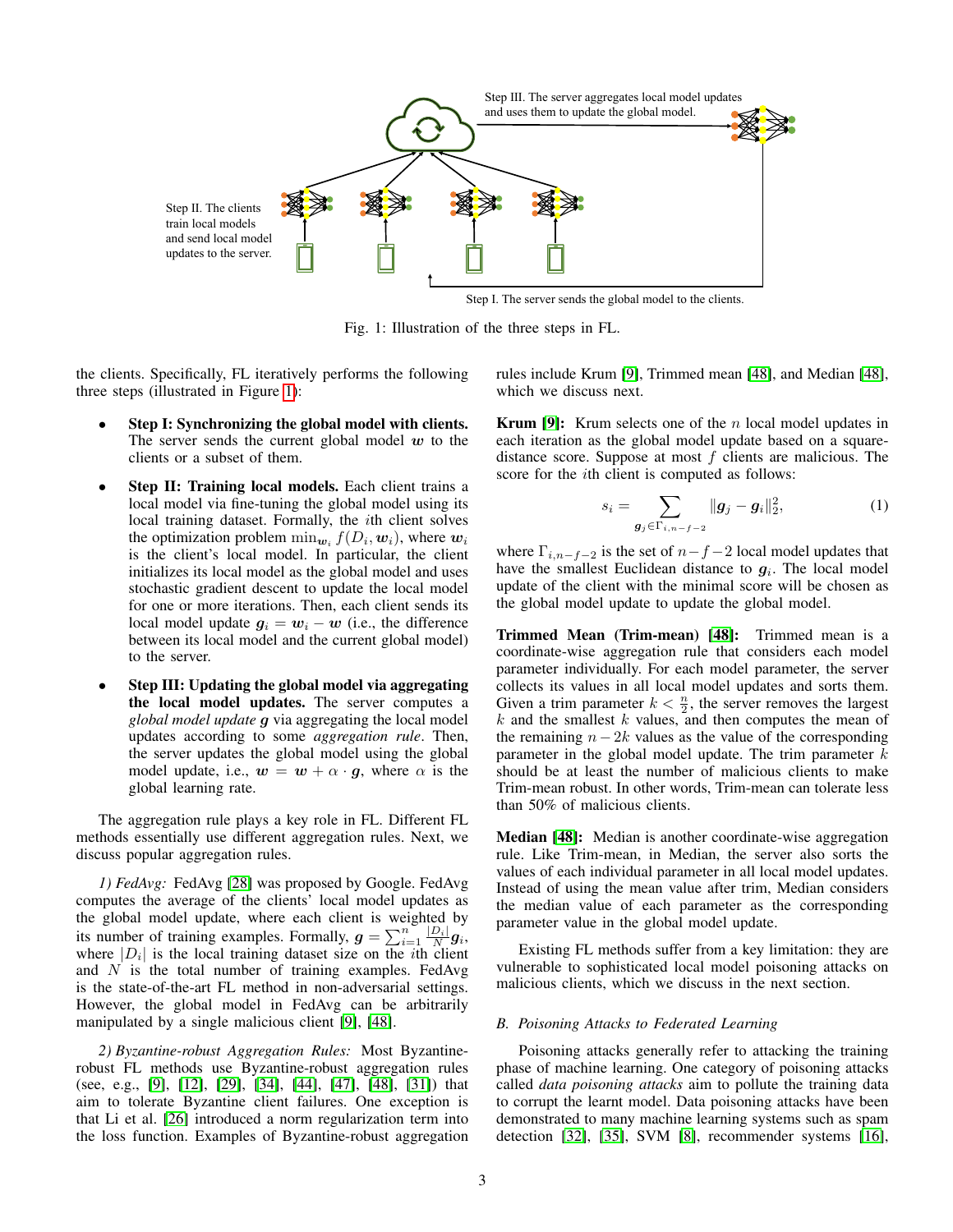[\[17\]](#page-14-16), [\[25\]](#page-14-17), [\[45\]](#page-15-7), neural networks [\[11\]](#page-14-18), [\[18\]](#page-14-19), [\[27\]](#page-14-20), [\[30\]](#page-14-21), [\[36\]](#page-15-8), [\[37\]](#page-15-9), and graph-based methods [\[20\]](#page-14-22), [\[41\]](#page-15-10), [\[49\]](#page-15-11), as well as distributed privacy-preserving data analytics [\[10\]](#page-14-23), [\[14\]](#page-14-24). FL is also vulnerable to data poisoning attacks [\[38\]](#page-15-12), i.e., malicious clients can corrupt the global model via modifying, adding, and/or deleting examples in their local training datasets. For instance, a data poisoning attack known as *label flipping attack* changes the labels of the training examples on malicious clients while keeping their features unchanged.

Moreover, unlike centralized learning, FL is further vulnerable to *local model poisoning attacks* [\[5\]](#page-14-9), [\[7\]](#page-14-8), [\[15\]](#page-14-7), [\[43\]](#page-15-0), in which the malicious clients poison the local models or their updates sent to the server. Depending on the attacker's goal, local model poisoning attacks can be categorized into *untargeted attacks* [\[15\]](#page-14-7) and *targeted attacks* [\[5\]](#page-14-9), [\[7\]](#page-14-8), [\[43\]](#page-15-0). Untargeted attacks aim to corrupt the global model such that it makes incorrect predictions for a large number of testing examples indiscriminately, i.e., the testing error rate is high. Targeted attacks aim to corrupt the global model such that it predicts attacker-chosen target labels for attacker-chosen target testing examples while the predicted labels for other non-target testing examples are unaffected.

Note that any data poisoning attack can be transformed to a local model poisoning attack, i.e., we can compute the local model update on a malicious client's poisoned local training dataset and treat it as the poisoned local model update. Moreover, recent studies [\[7\]](#page-14-8), [\[15\]](#page-14-7) showed that local model poisoning attacks are more effective than data poisoning attacks against FL. Therefore, we focus on local model poisoning attacks in this work. Next, we discuss two state-of-the-art untargeted attacks (i.e., Krum attack and Trim attack) [\[15\]](#page-14-7) and one targeted attack (i.e., Scaling attack) [\[5\]](#page-14-9).

Krum attack and Trim attack [\[15\]](#page-14-7): Fang et al. [15] proposed a general framework for local model poisoning attacks, which can be applied to optimize the attacks for any given aggregation rule. Assuming the global model update without attack is  $g$ , Fang et al. [\[15\]](#page-14-7) formulate the attack as an optimization problem that aims to change the global model update the most along the opposite direction of  $q$ , by optimizing the poisoned local model updates sent from the malicious clients to the server. Different aggregation rules lead to different instantiations of the optimization problem. Fang et al. applied the framework to optimize local model poisoning attacks for Krum (called Krum attack) as well as Trim-mean and Median (called Trim attack).

Scaling attack [\[5\]](#page-14-9): This attack aims to corrupt the global model to predict attacker-chosen target labels for attackerchosen target testing examples, while the predicted labels for other testing examples are unaffected (i.e., the normal testing error rate remains the same). For instance, the attackerchosen target testing examples can be normal testing examples embedded with a predefined backdoor trigger (e.g., a logo, a specific feature pattern). To achieve the goal, the Scaling attack adds trigger-embedded training examples with the attackerchosen target label to the local training data of malicious clients. The local model updates on malicious clients are then computed based on the local training datasets augmented with the trigger-embedded examples. However, the poisoned local model updates may have limited impact on the global model update because it is aggregated over all clients' local model updates. For instance, in FedAvg, the effect of the attack will be diluted after the averaging [\[5\]](#page-14-9). Therefore, the attack further scales the poisoned local model updates on malicious clients by a factor that is much larger than 1. The scaled poisoned local model updates are then sent to the server.

# III. PROBLEM SETUP

<span id="page-3-0"></span>Attack model: We follow the attack model in previous works [\[5\]](#page-14-9), [\[7\]](#page-14-8), [\[15\]](#page-14-7). Specifically, an attacker controls some malicious clients, which can be fake clients injected by the attacker or genuine ones compromised by the attacker. However, the attacker does not compromise the server. The malicious clients can send arbitrary local model updates to the server in each iteration of the FL training process. Typically, an attacker has the following partial knowledge about an FL system: local training data and local model updates on the malicious clients, loss function, and learning rate. We notice that the Scaling attack [\[5\]](#page-14-9) only requires such partial knowledge. The Krum and Trim attacks [\[15\]](#page-14-7) are also applicable in this partialknowledge setting. However, they are stronger in the fullknowledge setting [\[15\]](#page-14-7), where the attacker knows everything about the FL training process, including the local training data and local model updates on all clients in each iteration, as well as the FL's aggregation rule. Therefore, we consider such fullknowledge setting to show that our method can defend against strong attacks. Moreover, the attacker can perform adaptive attacks to FLTrust, which we discuss in Section [V.](#page-6-0)

Defense goals: We aim to design an FL method that achieves Byzantine robustness against malicious clients without sacrificing the fidelity and efficiency. In particular, we treat FedAvg under no attacks as a baseline to discuss fidelity and efficiency, i.e., our method should be robust against malicious clients while being as accurate and efficient as FedAvg under no attacks. Specifically, we aim to design a Byzantine-robust FL method that achieves the following defense goals:

- Fidelity. The method should not sacrifice the classification accuracy of the global model when there is no attack. In particular, under no attacks, the method should be able to learn a global model that is as accurate as the global model learnt by FedAvg, a popular FL method in non-adversarial settings.
- Robustness. The method should preserve the classification accuracy of the global model in the presence of malicious clients performing strong poisoning attacks. In particular, we aim to design a method that can learn a global model under attacks that is as accurate as the global model learnt by FedAvg under no attacks. Moreover, for targeted attacks, our goal further includes that the global model is unlikely to predict the attacker-chosen target labels for the attacker-chosen target testing examples.
- **Efficiency.** The method should not incur extra computation and communications overhead, especially to the clients. Clients in FL are often resource-constrained devices. Therefore, we aim to design a method that does not increase the workload of the clients, compared to FedAvg under no attacks.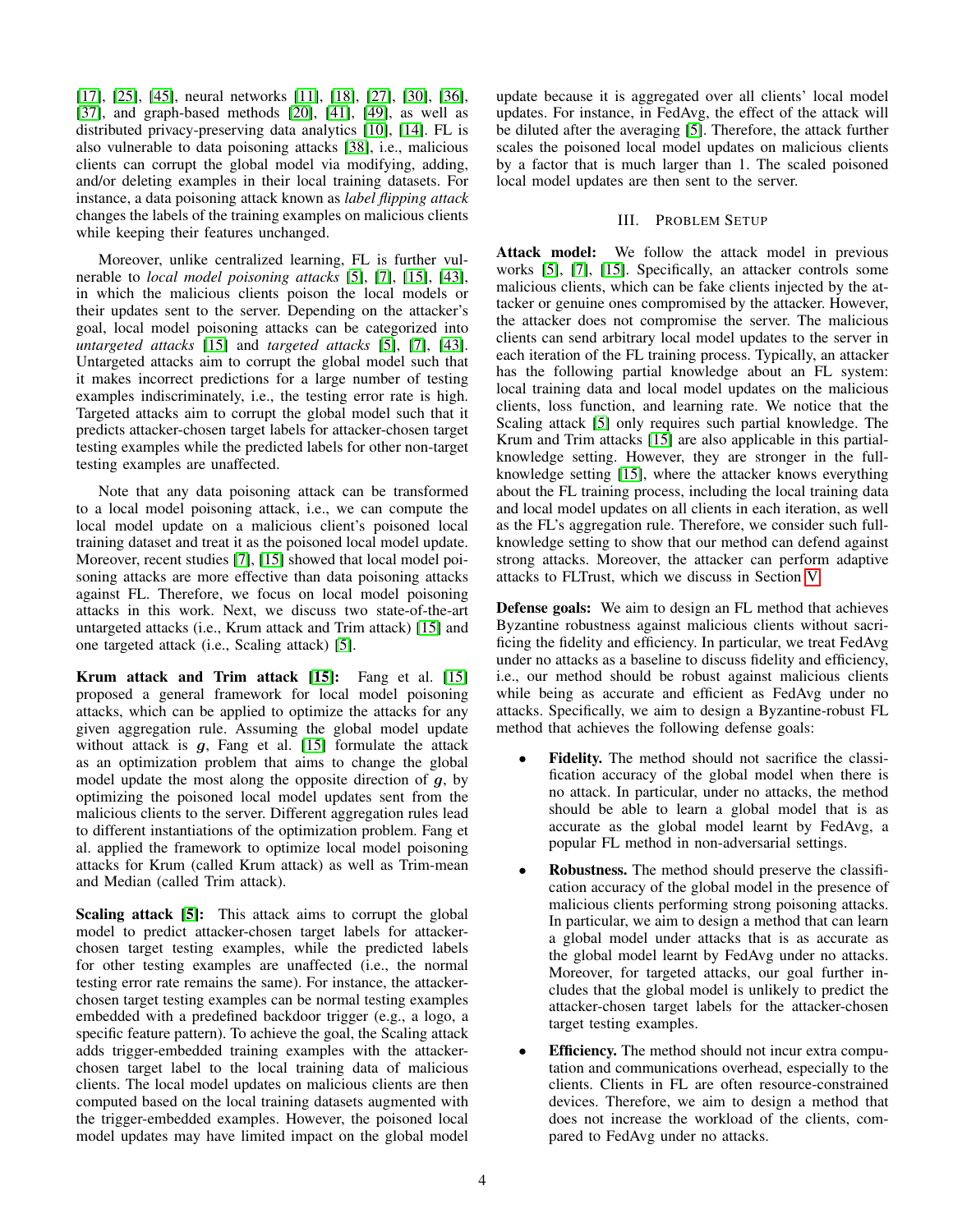<span id="page-4-0"></span>

Fig. 2: Illustration of our aggregation rule, which is applied in each iteration of FLTrust.

Existing Byzantine-robust FL methods such as Krum, Trim-mean, and Median do not satisfy the fidelity and robustness goals. Moreover, Krum does not satisfy the efficiency goal because it requires the server to compute pairwise distances of the clients' local model updates, which is computationally expensive when the number of clients is large.

Defender's knowledge and capability: We consider the defense is performed on the server side. The server does not have access to the raw local training data on the clients, and the server does not know the number of malicious clients. However, the server has full access to the global model as well as the local model updates from all clients in each iteration. Moreover, the server itself can collect a clean small training dataset (we call it root dataset) for the learning task. We require the root dataset to be clean from poisoning. The server can collect a clean root dataset by manual labeling. For instance, Google enlists its employees to type with Gboard to create the root dataset for its federated next-word prediction [\[1\]](#page-14-2); when the learning task is digit recognition, the service provider can hire human workers to label some digits. Since we only require a small root dataset, e.g., 100 training examples, it is often affordable for the server to perform manual collection and labeling. The root dataset may or may not follow the same distribution as the overall training data distribution of the learning task. Our experimental results show that our method is effective once the root dataset distribution does not deviate too much from the overall training data distribution.

## IV. OUR FLTRUST

# *A. Overview of FLTrust*

In our FLTrust, the server itself collects a small clean training dataset (called *root dataset*) and maintains a model (called *server model*) for it just like how a client maintains a local model. In each iteration, our FLTrust follows the general three steps of FL discussed in Section [II-A.](#page-1-1) However, our FLTrust is different from existing FL methods in Step II and Step III. Specifically, in Step II, each client trains its local model in existing FL methods, while the server also trains its server model via fine-tuning the current global model using the root dataset in FLTrust. In Step III, existing FL methods only consider the clients' local model updates to update the global model, which provides no root of trust. On the contrary, FLTrust considers both the server model update and the clients' local model updates to update the global model.

Specifically, an attacker can manipulate the directions of the local model updates on the malicious clients such that the global model is updated towards the opposite of the direction along which it should be updated; or the attacker can scale up the magnitudes of the local model updates to dominate the aggregated global model update. Therefore, we take both the directions and the magnitudes of the model updates into consideration. In particular, FLTrust first assigns a trust score (TS) to a local model update based on its direction similarity with the server model update. Formally, our trust score of a local model update is its ReLU-clipped cosine similarity with the server model update. Then, FLTrust normalizes each local model update by scaling it to have the same magnitude as the server model update. Such normalization essentially projects each local model update to the same hyper-sphere where the server model update lies in the vector space, which limits the impact of the poisoned local model updates with large magnitudes. Finally, FLTrust computes the average of the normalized local model updates weighted by their trust scores as the global model update, which is used to update the global model.

### *B. Our New Aggregation Rule*

Our new aggregation rule considers both the directions and magnitudes of the local model updates and the server model update to compute the global model update. Figure [2](#page-4-0) illustrates our aggregation rule.

ReLU-clipped cosine similarity based trust score: An attacker can manipulate the directions of the local model updates on the malicious clients such that the global model update is driven to an arbitrary direction that the attacker desires. Without root of trust, it is challenging for the server to decide which direction is more "promising" to update the global model. In our FLTrust, the root trust origins from the direction of the server model update. In particular, if the direction of a local model update is more similar to that of the server model update, then the direction of the local model update may be more "promising". Formally, we use the *cosine similarity*, a popular metric to measure the angle between two vectors, to measure the direction similarity between a local model update and the server model update.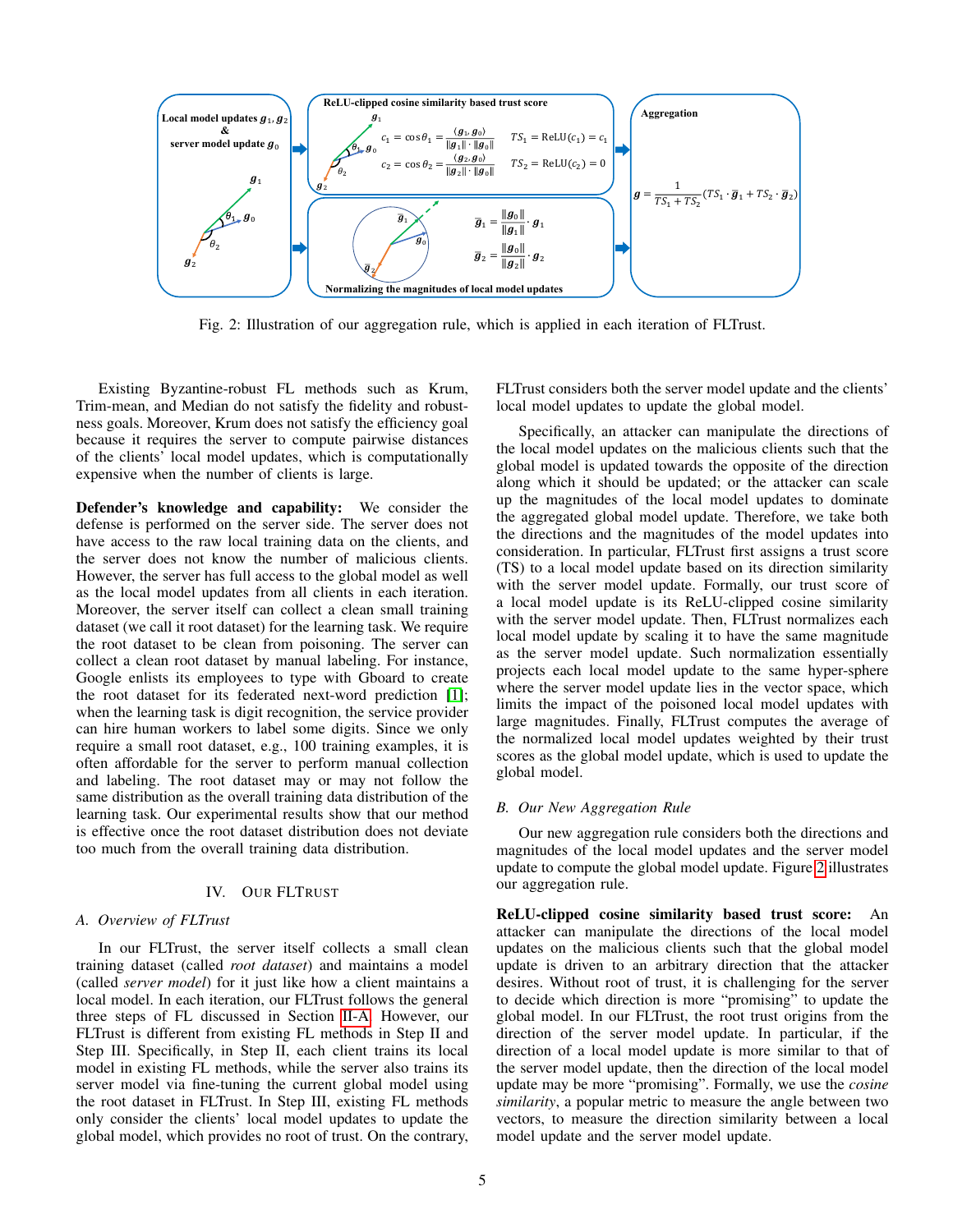# <span id="page-5-1"></span>Algorithm 1 ModelUpdate $(w, D, b, \beta, R)$

Output: Model update. 1:  $w^0 \leftarrow w$ . 2: for  $r = 1, 2, \dots, R$  do 3: Randomly sample a batch  $D_b$  from  $D$ . 4:  $\mathbf{w}^r \leftarrow \mathbf{w}^{r-1} - \beta \nabla Loss(D_b; \mathbf{w}).$ 5: end for 6: return  $w^R - w$ .

However, the cosine similarity alone faces a challenge. Specifically, if a local model update and the server model update are in opposite directions, their cosine similarity is negative, which still has negative impact on the aggregated global model update (see our experimental results in Section [VI-B\)](#page-10-0). Therefore, we exclude such local model updates from the aggregation by clipping the cosine similarity. In particular, we use the popular ReLU operation for clipping. Formally, our trust score is defined as follows:

$$
TS_i = ReLU(c_i), \t\t(2)
$$

where  $TS_i$  is the trust score for the *i*th local model update  $g_i$ , and  $c_i$  is the cosine similarity between  $g_i$  and the server model update  $g_0$ , i.e.,  $c_i = \frac{\langle g_i, g_0 \rangle}{\|g_i\| \cdot \|g_0\|}$ . ReLU is defined as follows:  $ReLU(x) = x$  if  $x > 0$  and  $ReLU(x) = 0$  otherwise.

Normalizing the magnitudes of local model updates: An attacker can also scale the magnitudes of the local model updates on the malicious clients by a large factor such that they dominate the global model update. Therefore, we normalize the magnitude of each local model update. Without root of trust, it is challenging to decide what quantity we should normalize to. However, the server has the root dataset to bootstrap trust in FLTrust. Therefore, we normalize each local model update such that it has the same magnitude as the server model update. Such normalization means that we rescale local model updates to be the same hyper-sphere where the server model update lies in the vector space. Formally, we have the following:

$$
\bar{g}_i = \frac{||g_0||}{||g_i||} \cdot g_i,\tag{3}
$$

where  $g_i$  is the local model update of the *i*th client in the current iteration,  $\bar{g}_i$  is the *normalized local model update* of the *i*th client,  $g_0$  is the server model update, and  $|| \cdot ||$  means  $\ell_2$  norm of a vector. Our normalization ensures that no single local model update has too much impact on the aggregated global model update. Note that our normalization also enlarges a local model update with a small magnitude to have the same magnitude as the server model update. This is based on the intuition that local model updates with small magnitudes are more likely from benign clients, and thus enlarging their magnitudes helps reduce the impact of the poisoned local model updates from the malicious clients, leading to a better global model (see our experimental results in Section [VI-B\)](#page-10-0).

Aggregating the local model updates: We compute the average of the normalized local model updates weighted by their trust scores as the global model update:

$$
\boldsymbol{g} = \frac{1}{\sum\limits_{j=1}^{n}TS_j} \sum\limits_{i=1}^{n} TS_i \cdot \boldsymbol{\bar{g}}_i
$$

# <span id="page-5-0"></span>Algorithm 2 FLTrust

**Input:** *n* clients with local training datasets  $D_i$ , *i* =  $1, 2, \dots, n$ ; a server with root dataset  $D_0$ ; global learning rate  $\alpha$ ; number of global iterations  $R_q$ ; number of clients  $\tau$  sampled in each iteration; local learning rate  $\beta$ ; number of local iterations  $R_l$ ; and batch size *b*.

Output: Global model w.

- 1:  $w \leftarrow$  random initialization.
- 2: for  $r = 1, 2, \cdots, R_q$  do
- 3: // Step I: The server sends the global model to clients.
- 4: The server randomly samples  $\tau$  clients  $C_1, C_2, \cdots, C_{\tau}$ from  $\{1, 2, \dots, n\}$  and sends w to them.
- 5: // Step II: Training local models and server model.
- 6: // Client side.
- 7: for  $i = C_1, C_2, \cdots, C_{\tau}$  do in parallel

8: 
$$
\mathbf{g}_i = ModelUpdate(\mathbf{w}, D_i, b, \beta, R_l).
$$

9: Send  $g_i$  to the server.

- 10: end for
- 11: // Server side.

12:  $\mathbf{g}_0 = ModelUpdate(\mathbf{w}, D_0, b, \beta, R_l).$ 

13: // Step III: Updating the global model via aggregating the local model updates.

14: **for** 
$$
i = C_1, C_2, \cdots, C_\tau
$$
 **do**  
15: 
$$
TS_i = ReLU \left( \frac{\langle g_i, g_0 \rangle}{\|g_i\| \|g_0\|} \right).
$$

15. 
$$
15_i = 1650
$$
  $(||g_i|| ||g_0||)$   
16.  $\bar{a} = ||g_0||$ 

16: 
$$
\bar{g}_i = \frac{||g_0||}{||g_i||} \cdot g_i.
$$

17: end for

18: 
$$
\mathbf{g} = \frac{1}{\sum\limits_{i=1}^{T} TS_{C_i}} \sum\limits_{i=1}^{T} TS_{C_i} \cdot \bar{\mathbf{g}}_{C_i}.
$$

$$
\ 19: \qquad \boldsymbol{w} \leftarrow \overset{{\scriptscriptstyle j} = 1}{\boldsymbol{w}} + \overset{{\scriptscriptstyle j}}{\alpha} \cdot \boldsymbol{g}.
$$

20: end for

21: return w.

<span id="page-5-2"></span>
$$
= \frac{1}{\sum\limits_{j=1}^n ReLU(c_j)} \sum\limits_{i=1}^n ReLU(c_i) \cdot \frac{||g_0||}{||g_i||} \cdot g_i, \qquad (4)
$$

where  $g$  is the global model update. Note that if the server selects a subset of clients in an iteration, the global model update is aggregated from the local model updates of the selected clients. In principle, the server model update can be treated as a local model update with a trust score of 1 and the global model update can be weighted average of the clients' local model updates together with the server model update. However, such variant may negatively impact the global model because the root dataset is small and may not have the same distribution as the training data, but the server model update derived from it has a trust score of 1, reducing the contributions of the benign clients' local model updates (see our experimental results in Section [VI-B\)](#page-10-0). Finally, we update the global model as follows:

$$
w \leftarrow w + \alpha \cdot g,\tag{5}
$$

where  $\alpha$  is the global learning rate.

### *C. Complete FLTrust Algorithm*

Algorithm [2](#page-5-0) shows our complete FLTrust method. FLTrust performs  $R<sub>q</sub>$  iterations and has three steps in each iteration.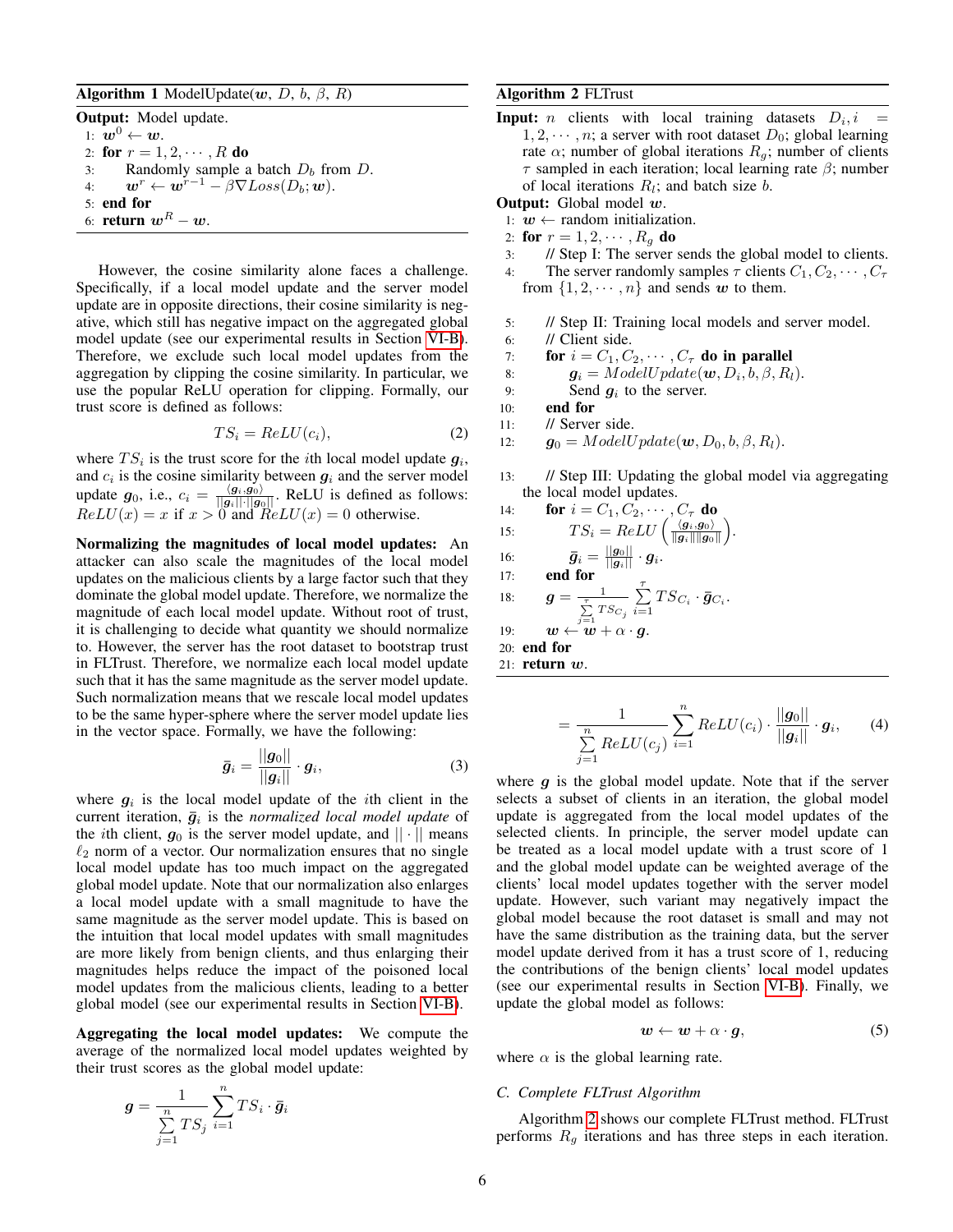In Step I, the server sends the current global model to the clients or a subset of them. In Step II, the clients compute the local model updates based on the global model and their local training data, which are then sent to the server. Meanwhile, the server itself computes the server model update based on the global model and the root dataset. The local model updates and the server model update are computed by the function ModelUpdate in Algorithm [1](#page-5-1) via performing stochastic gradient descent for  $R_l$  iterations with a local learning rate  $\beta$ . In Step III, the server computes the global model update by aggregating the local model updates and uses it to update the global model with a global learning rate  $\alpha$ .

### *D. Formal Security Analysis*

As we discussed in Section [II-A,](#page-1-1) the optimal global model  $w^*$  is a solution to the following optimization problem:  $\mathbf{w}^* = \arg \min_{\mathbf{w} \in \Theta} F(\mathbf{w}) \triangleq \mathbb{E}_{D \sim \mathcal{X}} [f(D, \mathbf{w})],$  where  $\Theta$  is the parameter space of the global model,  $D = \bigcup_{i=1}^{n} D_i$  is the joint training dataset of the *n* clients,  $X$  is the training data distribution,  $f(D, w)$  is the empirical loss function on the training data D, and  $F(w)$  is the expected loss function. Our FLTrust is an iterative algorithm to find a global model to minimize the empirical loss function  $f(D, w)$ . We show that, under some assumptions, the difference between the global model learnt by FLTrust under attacks and the optimal global model  $w^*$  is bounded. Next, we first describe our assumptions and then describe our theoretical results.

<span id="page-6-1"></span>**Assumption 1.** The expected loss function  $F(w)$  is  $\mu$ -strongly *convex and differentiable over the space* Θ *with* L*-Lipschitz continuous gradient. Formally, we have the following for any*  $w, \widehat{w} \in \Theta$ :

$$
F(\widehat{\boldsymbol{w}}) \geq F(\boldsymbol{w}) + \langle \nabla F(\boldsymbol{w}), \widehat{\boldsymbol{w}} - \boldsymbol{w} \rangle + \frac{\mu}{2} ||\widehat{\boldsymbol{w}} - \boldsymbol{w}||^2,
$$
  

$$
\|\nabla F(\boldsymbol{w}) - \nabla F(\widehat{\boldsymbol{w}}) \| \leq L \|\boldsymbol{w} - \widehat{\boldsymbol{w}}\|,
$$

*where*  $\nabla$  *represents* gradient,  $\|\cdot\|$  *represents*  $\ell_2$  *norm, and*  $\langle \cdot, \cdot \rangle$ *represents inner product of two vectors. Moreover, the empirical loss function*  $f(D, \mathbf{w})$  *is L*<sub>1</sub>-Lipschitz probabilistically. *Formally, for any*  $\delta \in (0,1)$ *, there exists an*  $L_1$  *such that:* 

$$
Pr\left\{\sup_{\boldsymbol{w},\widehat{\boldsymbol{w}}\in\Theta:\boldsymbol{w}\neq\widehat{\boldsymbol{w}}}\frac{\|\nabla f(D,\boldsymbol{w})-\nabla f(D,\widehat{\boldsymbol{w}})\|}{\|\boldsymbol{w}-\widehat{\boldsymbol{w}}\|}\leq L_1\right\}\geq 1-\frac{\delta}{3}.
$$

<span id="page-6-6"></span>Assumption 2. *The gradient of the empirical loss function*  $\nabla f(D, \mathbf{w}^*)$  at the optimal global model  $\mathbf{w}^*$  is bounded. *Moreover, the gradient difference*  $h(D, \mathbf{w}) = \nabla f(D, \mathbf{w})$  –  $\nabla f(D, \mathbf{w}^*)$  for any  $\mathbf{w} \in \Theta$  is bounded. Specifically, there *exist positive constants*  $\sigma_1$  *and*  $\gamma_1$  *such that for any unit*  $\forall$  *vector*  $\bm{v}$ ,  $\langle \nabla f(D, \bm{w}^*) , \bm{v} \rangle$  *is sub-exponential with*  $\sigma_1$  *and*  $\gamma_1$ *; and there exist positive constants*  $\sigma_2$  *and*  $\gamma_2$  *such that for any*  $w \in \Theta$  *with*  $w \neq w^*$  *and any unit vector*  $v$ *,*  $\langle h(D, \boldsymbol{w}) - \mathbb{E} \left[ h(D, \boldsymbol{w}) \right], \boldsymbol{v} \rangle / \left\| \boldsymbol{w} - \boldsymbol{w}^* \right\|$  *is sub-exponential with*  $\sigma_2$  *and*  $\gamma_2$ *. Formally, for*  $\forall |\xi| \leq 1/\gamma_1$ ,  $\forall |\xi| \leq 1/\gamma_2$ , *we have:*

$$
\sup_{\mathbf{v}\in\mathbf{B}} \mathbb{E}\left[\exp(\xi \langle \nabla f(D,\mathbf{w}^*), \mathbf{v}\rangle)\right] \leq e^{\sigma_1^2 \xi^2/2},
$$
  

$$
\sup_{\mathbf{w}\in\Theta, \mathbf{v}\in\mathbf{B}} \mathbb{E}\left[\exp\left(\frac{\xi \langle h(D,\mathbf{w}) - \mathbb{E}\left[h(D,\mathbf{w})\right], \mathbf{v}\rangle}{\|\mathbf{w}-\mathbf{w}^*\|}\right)\right] \leq e^{\sigma_2^2 \xi^2/2},
$$

*where*  $\bf{B}$  *is the unit sphere*  $\bf{B} = \{v : ||v|| = 1\}.$ 

<span id="page-6-2"></span>**Assumption 3.** Each client's local training dataset  $D_i$  (*i* =  $1, 2, \dots, n$  and the root dataset  $D_0$  are sampled indepen*dently from the distribution X.* 

<span id="page-6-5"></span>Theorem 1. *Suppose Assumption [1-](#page-6-1)[3](#page-6-2) hold and FLTrust uses*  $R_l = 1$  *and*  $\beta = 1$ *. For an arbitrary number of malicious clients, the difference between the global model learnt by FLTrust and the optimal global model* w<sup>∗</sup> *under no attacks is bounded. Formally, we have the following with probability at least*  $1 - \delta$ *:* 

$$
\|\boldsymbol{w}^{t}-\boldsymbol{w}^{*}\|\leq (1-\rho)^{t}\|\boldsymbol{w}^{0}-\boldsymbol{w}^{*}\|+12\alpha\Delta_{1}/\rho,
$$

*where* w<sup>t</sup> *is the global model in the* t*th iteration,*  $\rho$  = 1 –  $(\sqrt{1-\mu^2/(4L^2)}+24\alpha\Delta_2+2\alpha L)$ ,  $\alpha$  *is the learning rate,*  $\Delta_1 = \sigma_1 \sqrt{\frac{2}{|D_0|}} \sqrt{d \log 6 + \log(3/\delta)}$ ,  $\Delta_2 =$  $\sigma_2\sqrt{\frac{2}{|D_0|}}$  $\overline{\phantom{a}}$  $d \log \frac{18L_2}{\sigma_2} + \frac{1}{2}d \log \frac{|D_0|}{d} + \log \left( \frac{6\sigma_2^2 r \sqrt{|D_0|}}{\gamma_2 \sigma_1 \delta_1} \right)$  $\gamma_2\sigma_1\delta$  $\bigg),$ |D0| *is the size of the root dataset,* d *is the dimension*

*of*  $w$ ,  $L_2 = \max\{L, L_1\}$ , and r is some positive number  $\|x - w^*\| \leq r\sqrt{d}$  *for any*  $w \in \Theta$  *(i.e., the parameter space* Θ *is constrained). When* |1 − ρ| < 1*, we have*  $\lim_{t\to\infty} ||w^t - w^*|| \leq 12\alpha\Delta_1/\rho$ .

*Proof:* See Appendix [A.](#page-15-13)

# V. ADAPTIVE ATTACKS

 $\blacksquare$ 

<span id="page-6-0"></span>When an attacker knows our FLTrust is used to learn the global model, the attacker can adapt its attacks to FLTrust. Therefore, in this section, we design strong adaptive attacks to FLTrust. In particular, Fang et al. [\[15\]](#page-14-7) proposed the stateof-the-art framework that can optimize local model poisoning attacks for any given aggregation rule. We generate adaptive attacks to FLTrust via instantiating this framework with our aggregation rule. Next, we first describe the general attack framework in [\[15\]](#page-14-7), then we discuss how to design adaptive attacks to FLTrust based on the framework.

### *A. Local Model Poisoning Attack Framework*

The framework of local model poisoning attacks introduced in [\[15\]](#page-14-7) is general to all aggregation rules. Specifically, in each iteration of FL, the attacker aims to change the global model update the most along the opposite direction of the global model update under no attacks, by carefully crafting the local model updates on the malicious clients. Assuming the first  $m$  clients are malicious. The local model poisoning attack is formulated as the following optimization problem<sup>[3](#page-6-3)</sup>:

<span id="page-6-4"></span>
$$
\max_{g'_1, g'_2, \cdots, g'_m} s^T(g - g'),
$$
\nsubject to  $g = \mathcal{A}(g_1, \cdots, g_m, g_{m+1}, g_n),$   
\n
$$
g' = \mathcal{A}(g'_1, \cdots, g'_m, g_{m+1}, g_n),
$$
\n(6)

where A is the aggregation rule of the FL method,  $g_i$  is the poisoned local model update on the ith malicious client for  $i = 1, 2, \dots, m$ , g is the global model update before attack,  $g'$  is the global model update after attack, and  $s$  is a column vector of the sign of the global model update before attack.

<span id="page-6-3"></span><sup>3</sup>Fang et al. formulates the framework based on local models, which is equivalent to formulating the framework based on local model updates.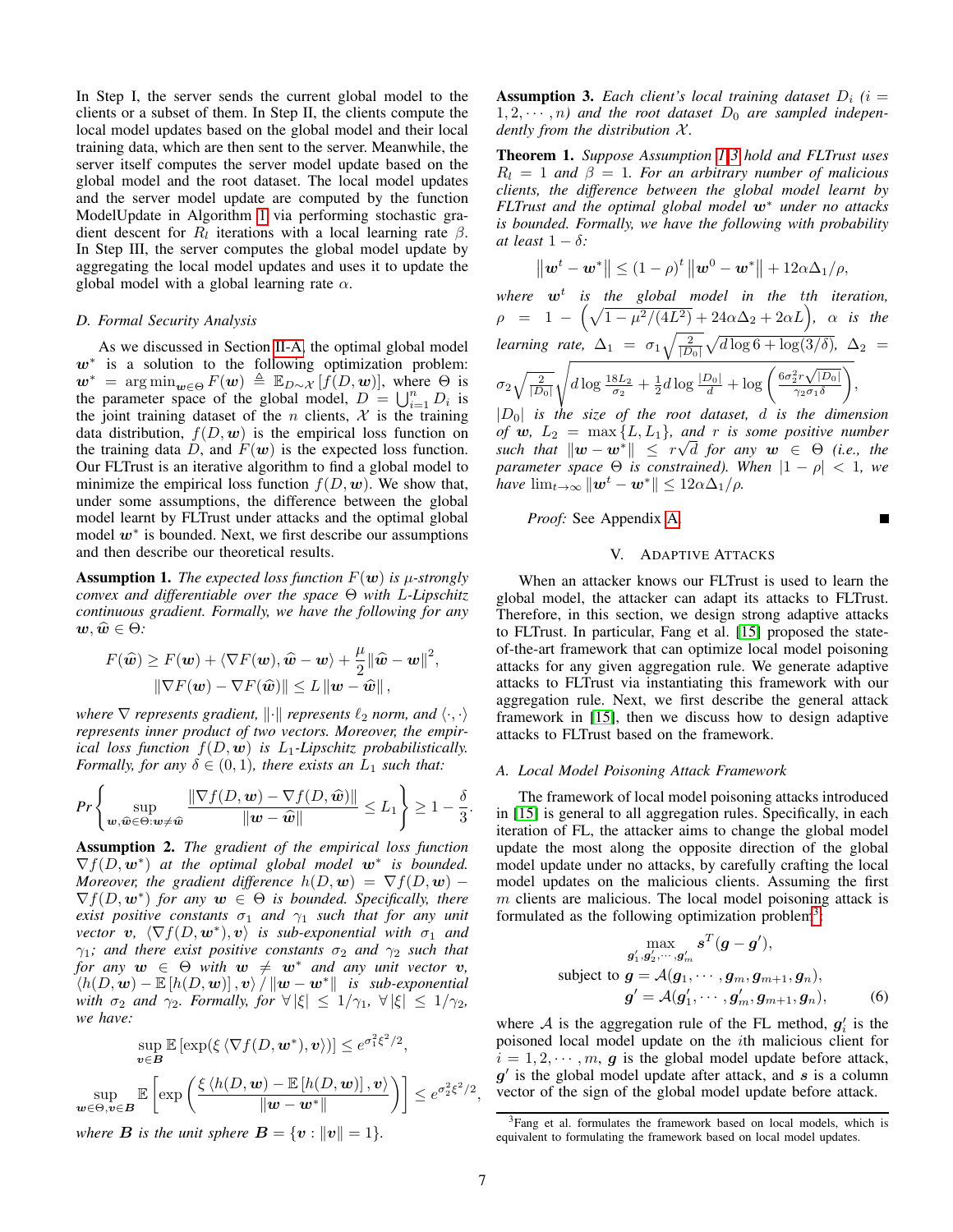<span id="page-7-3"></span>Algorithm 3 Our Adaptive Attack to FLTrust.

**Input:**  $g_0$ ;  $g_i$  for  $i = 1, 2, \dots, n; m; \sigma; \eta; \gamma; Q; V$ . **Output:**  $e'_i$  for  $i = 1, 2, \dots, m$ . 1: Compute  $e_0, e_i, c_i$  for  $i = 1, 2, \dots, n$ . 2: Initialize  $e'_i$  using Trim attack for  $i = 1, 2, \cdots, m$ . 3: for  $v = 1, 2, \dots, V$  do 4: **for**  $i = 1, 2, \cdots, m$  **do** 5: for  $t = 1, 2, \cdots, Q$  do 6: Randomly sample  $u \sim N(0, \sigma^2 I)$ . 7: Compute  $\nabla_{e_i'} h$  according to [\(11\)](#page-7-0). 8: Update  $e'_i = e'_i + \eta \nabla_{e'_i} h$ . 9: Normalize  $e'_i$  such that  $||e'_i|| = 1$ . 10: end for 11: end for 12: end for 13: **return**  $e'_i$  for  $i = 1, 2, \dots, m$ .

# *B. Adaptive Attack to Our FLTrust*

We leverage the state-of-the-art framework to design adaptive attacks to our FLTrust. The idea is to instantiate the aggregation rule  $A$  with our aggregation rule in FLTrust in the framework. We denote by  $e_i = \frac{g_i}{||g_i||}$  the unit vector whose direction is the same as  $g_i$ . Then, our aggregation rule in Equation [\(4\)](#page-5-2) can be rewritten as follows:

$$
g = ||g_0|| \sum_{i=1}^{n} \frac{ReLU(c_i)}{\sum_{j=1}^{n} ReLU(c_j)} e_i.
$$
 (7)

Suppose there are m malicious clients, and without loss of generality, we assume the first  $m$  clients are malicious. These malicious clients send poisoned local model updates  $g'_{i}$ ,  $i =$  $1, 2, \dots, m$  to the server. Let  $e'_i$   $(i = 1, 2, \dots, m)$  be the corresponding unit vectors. We note that the cosine similarity  $c_i$  between a poisoned local model update  $g_i$  and the server model update  $g_0$  is the same as the cosine similarity between the corresponding unit vectors, i.e.,  $c_i' = \langle e_i', e_0 \rangle$ , where  $\langle \cdot, \cdot \rangle$ means the inner product of two vectors. Therefore, we have the poisoned global model update  $g'$  under attacks as follows:

$$
g' = ||g_0|| \left[ \sum_{i=1}^m \frac{ReLU(\langle e'_i, e_0 \rangle)}{\sum_{j=1}^m ReLU(\langle e'_j, e_0 \rangle) + \sum_{j=m+1}^n ReLU(c_j)} e'_i + \sum_{i=m+1}^n \frac{ReLU(c_i)}{\sum_{j=1}^m ReLU(c_j) + \sum_{j=m+1}^n ReLU(c_j)} e_i \right].
$$
 (8)

Substituting Equations [\(7\)](#page-7-1) and [\(8\)](#page-7-2) into [\(6\)](#page-6-4), and noticing that optimizing  $g'_i$  is equivalent to optimizing  $e'_i$  for  $i = 1, 2, \dots, m$ , we can instantiate the attack framework in Equation [\(6\)](#page-6-4) as the following optimization problem:

$$
\max_{\mathbf{e}'_1, \mathbf{e}'_2, \cdots, \mathbf{e}'_m} \quad h(\mathbf{e}'_1, \mathbf{e}'_2, \cdots, \mathbf{e}'_m), \tag{9}
$$

where  $h(e'_1, e'_2, \dots, e'_m)$  is defined as follows:

$$
h(e'_1, e'_2, \dots, e'_m) = ||g_0||s^T \left[ \sum_{i=1}^n \frac{ReLU(c_i)}{\sum_{j=1}^n ReLU(c_j)} e_i \right]
$$

$$
- \sum_{i=1}^b \frac{ReLU(\langle e'_i, e_0 \rangle)}{\sum_{j=1}^m ReLU(\langle e'_j, e_0 \rangle) + \sum_{j=m+1}^n ReLU(c_j)} e'_i
$$

$$
- \sum_{i=m+1}^n \frac{ReLU(c_i)}{\sum_{j=1}^m ReLU(\langle e'_j, e_0 \rangle) + \sum_{j=m+1}^n ReLU(c_j)} e_i \right], (10)
$$

where  $s^T = sgn(g)^T$  is the sign of the global model update without attacks. Solving the optimization problem generates an adaptive attack to FLTrust. We consider a strong adaptive attacker who has full knowledge about the FL system when solving the optimization problem. In particular,  $||g_0||, s, c_i$   $(i = 1, 2, \dots, n), e_0$ , and  $e_i$   $(i = 1, 2, \dots, n)$  are all available to the attacker.

<span id="page-7-1"></span>Solving the optimization problem: We use a standard gradient ascent approach to solve the optimization problem. Specifically, we can compute the gradient  $\nabla_{e_i} h$  of the objective function h with respect to each  $e'_i$  and move  $e'_i$  a small step along the gradient. Since the gradient  $\nabla_{e_i'} h$  involves a Jacobian matrix of  $e'_i$ , it is not practical to directly compute the gradient. Therefore, we leverage a zeroth-order method [\[13\]](#page-14-25), [\[33\]](#page-14-26) to compute the gradient, which is a standard method to solve such optimization problems with computationally intractable objective functions. Specifically, we compute the gradient  $\nabla_{e'_i} h$  as follows:

<span id="page-7-0"></span>
$$
\nabla_{\mathbf{e}'_i} h \approx \frac{h(\mathbf{e}'_i + \gamma \mathbf{u}) - h(\mathbf{e}'_i)}{\gamma} \cdot \mathbf{u},\tag{11}
$$

where  $u$  is a random vector sampled from the multivariate Gaussian distribution  $N(\mathbf{0}, \sigma^2 \mathbf{I})$  with zero mean and diagonal covariance matrix, and  $\gamma > 0$  is a smoothing parameter.

<span id="page-7-2"></span>We optimize  $e_i'$  one by one following the standard coordinate ascent approach, i.e., when optimizing  $e'_i$ , all other  $e'_{j}, j \neq i$  are fixed. Specifically, we use projected gradient ascent to iteratively optimize  $e'_i$ . In the beginning, we initialize  $e'_{i}$  using the Trim attack, i.e., we use the Trim attack to compute the poisoned local model updates and initialize  $e_i$  as the corresponding unit vector. Then, in each iteration, we sample a random vector u from  $N(0, \sigma^2 I)$  and compute the gradient  $\nabla_{e'_i}h$  following Equation [\(11\)](#page-7-0). We multiply the gradient by a step size  $\eta$  and add it to  $e'_i$  to get the new  $e'_i$ . Finally, we project  $e'_i$  to the unit sphere to ensure that  $e'_i$  is a valid unit vector. We repeat the gradient ascent process for Q iterations. Moreover, we repeat the iterations over the unit vectors for V iterations. Algorithm [3](#page-7-3) shows our adaptive attack. We let  $g'_{i} = ||g_0|| \cdot e'_{i}$  after  $e'_{i}$  is solved for  $i = 1, 2, \cdots, m$ .

### VI. EVALUATION

We evaluate our FLTrust against both existing poisoning attacks to FL and adaptive attacks in this section.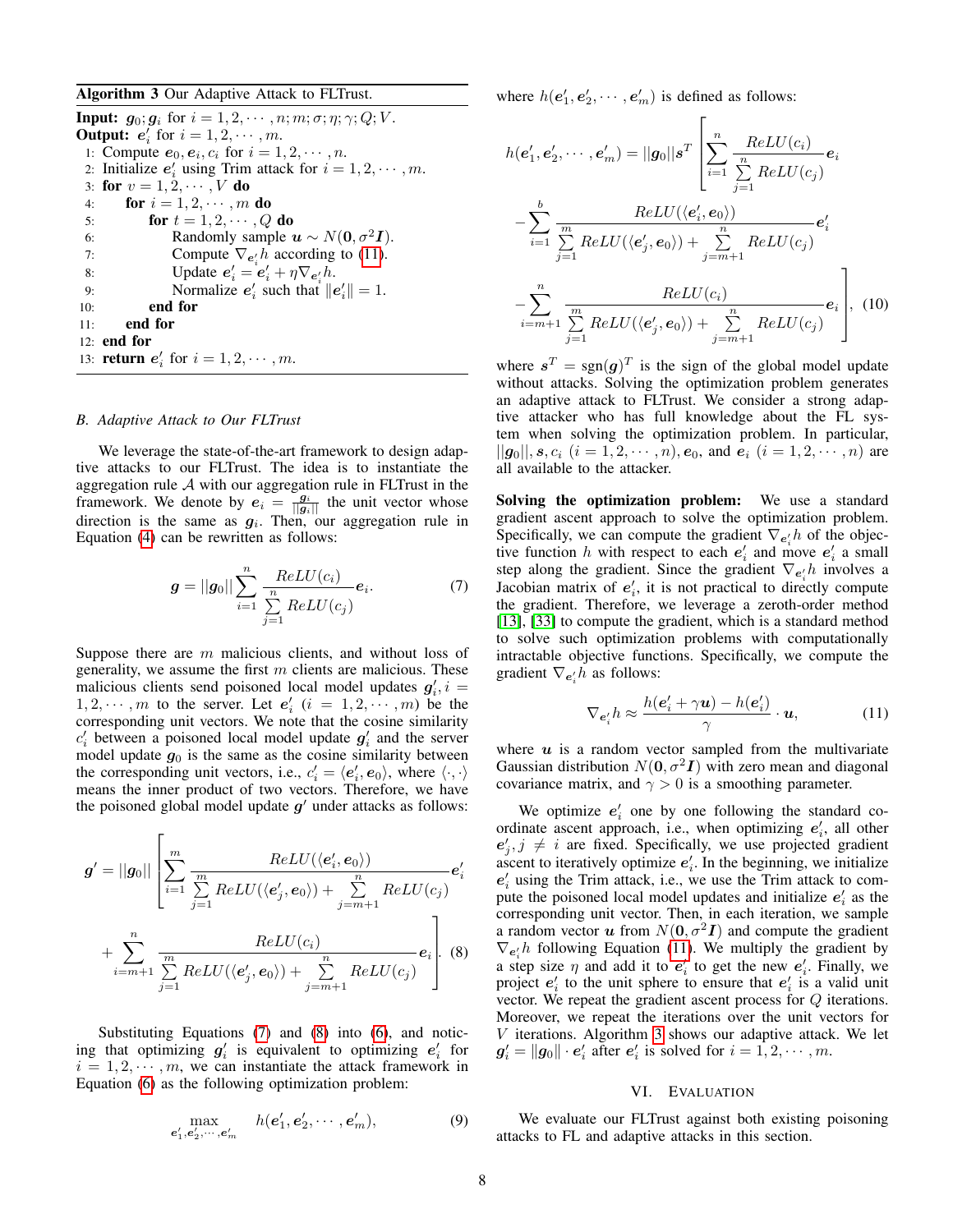# *A. Experimental Setup*

*1) Datasets:* We use multiple datasets from different domains in our evaluation, including five image classification datasets and a human activity recognition dataset. We follow previous work [\[15\]](#page-14-7) to distribute the training examples in a dataset among clients. Assuming there are M classes in a dataset. We randomly split the clients into  $M$  groups. A training example with label  $l$  is assigned to group  $l$  with probability  $q > 0$  and to any other group with probability  $\frac{1-q}{M-1}$ . Within the same group, data are uniformly distributed to each client.  $q$  controls the distribution difference of the clients' local training data. If  $q = 1/M$ , then the clients' local training data are independent and identically distributed (IID), otherwise the clients' local training data are non-IID. Moreover, a larger q indicates a higher degree of non-IID among the clients' local training data. One characteristic of FL is that clients often have non-IID local training data [\[22\]](#page-14-0), [\[28\]](#page-14-1). Therefore, we will set  $q > 1/M$  by default to simulate the non-IID settings.

Next, we use the MNIST dataset as an example to show the distribution process. Assume we have 100 clients in total and set  $q = 0.5$ .  $M = 10$  for the MNIST dataset. We first randomly split the clients into 10 groups, each containing 10 clients. For a training image of digit  $l$  (e.g.,  $l = 5$ ), we first assign it to group 5 with probability 0.5, and to any other group with probability  $\frac{1-0.5}{10-1} \approx 0.056$ . Once the group is determined, e.g., group 5 is chosen, we will select a client from group 5 uniformly at random and assign this training image to the selected client.

MNIST-0.1: MNIST [\[24\]](#page-14-27) is a 10-class digit image classification dataset, which consists of 60,000 training examples and 10,000 testing examples. We set  $q = 0.1$  in MNIST-0.1, which indicates local training data are IID among clients. We use MNIST-0.1 to show that FLTrust is also effective in the IID setting.

MNIST-0.5: In MNIST-0.5, we simulate non-IID local training data among the clients via setting  $q = 0.5$ .

Fashion-MNIST: Fashion-MNIST [\[42\]](#page-15-14) is a 10-class fashion image classification task, which has a predefined training set of 60,000 fashion images and a testing set of 10,000 fashion images. Like the MNIST-0.5 dataset, we distribute the training examples to the clients with  $q = 0.5$  to simulate non-IID local training data.

CIFAR-10: CIFAR-10 [\[23\]](#page-14-28) is a color image classification dataset consisting of predefined 50,000 training examples and 10,000 testing examples. Each example belongs to one of the 10 classes. To simulate non-IID local training data, we distribute the training examples to clients with  $q = 0.5$ .

Human activity recognition (HAR): The HAR dataset [\[4\]](#page-14-29) consists of human activity data collected from the smartphones of 30 real-world users. The data are signals from multiple sensors on a user's smartphone, and the task is to predict the user's activity among 6 possible activities, i.e., WALK-ING, WALKING UPSTAIRS, WALKING DOWNSTAIRS, SITTING, STANDING, and LAYING. Each example includes 561 features and there are 10,299 examples in total. Unlike the previous datasets, we don't need to distribute the data to clients in this dataset, as each user is naturally considered as a client. HAR represents a real-world FL scenario, where each user is considered as a client. We use 75% of each client's data as training examples and the rest 25% as testing examples. We note that HAR has unbalanced local training data on clients: the maximum number of training examples on a client is 409, the minimum number is 281, and the mean is 343.

CH-MNIST: CH-MNIST [\[21\]](#page-14-30) is a medical image classification dataset consisting of 5,000 images of histology tiles collected from colorectal cancer patients. Each example has  $64 \times 64$  gray-scale pixels and belongs to one of the 8 classes. We use 4,000 images selected randomly as the training examples and use the other 1,000 images as the testing examples. To simulate non-IID local training data, we distribute the training examples to clients with  $q = 0.5$ .

*2) Evaluated Poisoning Attacks:* We consider both data poisoning attacks and local model poisoning attacks. For data poisoning attack, we consider the popular label flipping attack. For local model poisoning attacks, we evaluate Krum attack, Trim attack, and our adaptive attack (untargeted attacks) [\[15\]](#page-14-7), as well as Scaling attack (targeted attack) [\[5\]](#page-14-9).

Label flipping (LF) attack: We use the same label flipping attack setting as [\[15\]](#page-14-7). In particular, for each training example on the malicious clients, we flip its label l to  $M - l - 1$ , where M is the total number of labels and  $l \in \{0, 1, \dots, M - 1\}.$ 

Krum attack: Krum attack is an untargeted local model poisoning attack optimized for the Krum aggregation rule. We use the default parameter settings in [\[15\]](#page-14-7) for the Krum attack.

Trim attack: Trim attack is an untargeted local model poisoning attack optimized for the Trim-mean and Median aggregation rules. We use the default parameter settings in [\[15\]](#page-14-7) for the Trim attack.

Scaling attack: Scaling attack is a targeted local model poisoning attack. Specifically, we consider the attacker-chosen target testing examples are normal testing examples with a predefined feature-pattern trigger embedded. Following [\[5\]](#page-14-9), we use the data augmentation scheme in [\[18\]](#page-14-19) to implement the Scaling attack. Specifically, each malicious client copies  $p$ fraction of its local training examples, embeds the trigger to them, changes their labels to the attacker-chosen target label, and uses them to augment its local training data. Then, in each iteration of FL, each malicious client computes its local model update based on the augmented local training data and scales it by a factor  $\lambda \gg 1$  before sending it to the server.

Specifically, we use the same pattern trigger in [\[18\]](#page-14-19) as our trigger for MNIST-0.1, MNIST-0.5, Fashion-MNIST, and CH-MNIST, and we set the attacker-chosen target label as 0; for CIFAR-10, we consider the same pattern trigger and target label (i.e., "bird") in [\[5\]](#page-14-9); and for HAR, we create a feature-pattern trigger by setting every 20th feature to 0 and we set the target label as "WALKING UPSTAIRS". Following previous work [\[5\]](#page-14-9), we set the scaling factor  $\lambda = n$ , where n is the number of clients. In each dataset, the attacker-chosen target testing examples consist of the trigger-embedded normal testing examples whose true labels are not the target label.

Adaptive attack: We evaluate the adaptive attack proposed in Section [V.](#page-6-0) Our adaptive attack leverages an zeroth-order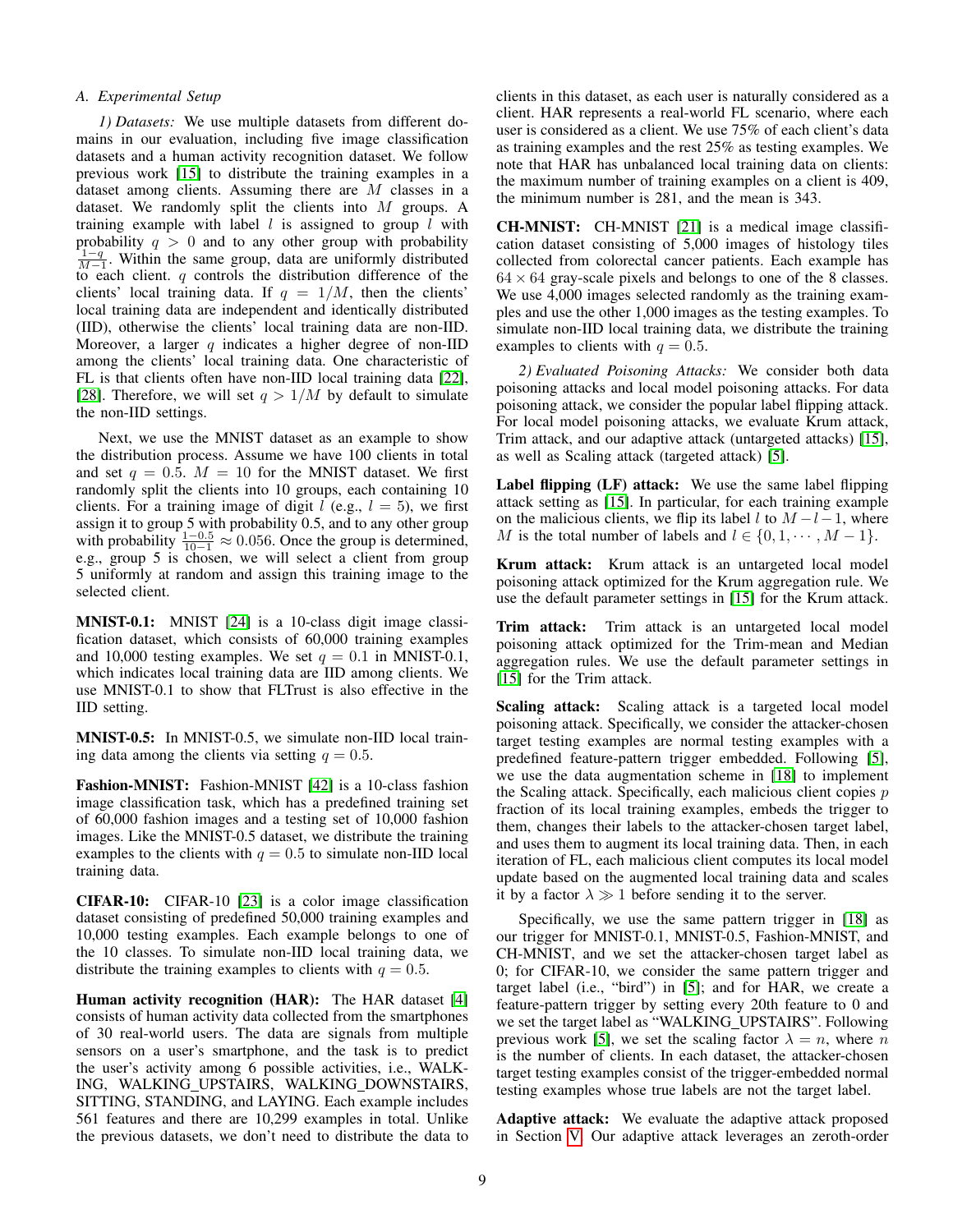<span id="page-9-0"></span>

|                      | Explanation                          | MNIST-0.1          | MNIST-0.5        | Fashion-MNIST      | CIFAR-10         | <b>HAR</b>                            | <b>CH-MNIST</b>                                                                   |
|----------------------|--------------------------------------|--------------------|------------------|--------------------|------------------|---------------------------------------|-----------------------------------------------------------------------------------|
| $\boldsymbol{n}$     | # clients                            |                    |                  | 100                |                  | 30                                    | 40                                                                                |
| $\tau$               | # clients selected in each iteration |                    |                  |                    | $\boldsymbol{n}$ |                                       |                                                                                   |
| $R_l$                | # local iterations                   |                    |                  |                    |                  |                                       |                                                                                   |
| $R_q$                | # global iterations                  | 2.000              |                  | 2,500              | 1,500            | 1,000                                 | 2,000                                                                             |
| b.                   | batch size                           | 32                 |                  |                    | 64               |                                       | 32                                                                                |
| $\alpha \cdot \beta$ | combined learning rate               | $3 \times 10^{-4}$ |                  | $6 \times 10^{-3}$ |                  | $2 \times 10^{-4}$ $3 \times 10^{-3}$ | $3 \times 10^{-4}$ (decay at the 1500th and<br>1750th iterations with factor 0.9) |
| m/n                  | fraction of malicious clients $(\%)$ |                    |                  |                    | 20               |                                       |                                                                                   |
| $\boldsymbol{m}$     | # malicious clients                  |                    |                  | 20                 |                  | h                                     | 8                                                                                 |
|                      | Krum parameter                       |                    | m                |                    |                  |                                       |                                                                                   |
| $\kappa$             | Trim-mean parameter                  |                    | $\boldsymbol{m}$ |                    |                  |                                       |                                                                                   |
| $ D_0 $              | size of the root dataset             |                    |                  |                    | 100              |                                       |                                                                                   |

TABLE I: The default FL system parameter settings.

<span id="page-9-1"></span>TABLE II: The CNN architecture of the global model used for MNIST-0.1, MNIST-0.5, and Fashion-MNIST.

| Layer                  | <b>Size</b>             |
|------------------------|-------------------------|
| Input                  | $28 \times 28 \times 1$ |
| Convolution + ReLU     | $3 \times 3 \times 30$  |
| Max Pooling            | $2 \times 2$            |
| Convolution + ReLU     | $3 \times 3 \times 50$  |
| Max Pooling            | $2 \times 2$            |
| Fully Connected + ReLU | 100                     |
| Softmax                |                         |

optimization method. Following the suggestions by previous work [\[13\]](#page-14-25), [\[33\]](#page-14-26), we set  $\sigma^2 = 0.5$  and  $\gamma = 0.005$  in the zerothorder method. Moreover, we set  $\eta = 0.01$  and  $V = Q = 10$ so that the adaptive attack converges.

*3) Evaluation Metrics:* For the LF attack, Krum attack, Trim attack, and adaptive attack, we use the standard *testing error rate* of the global model to evaluate an FL method since these attacks aim to increase the testing error rate. Specifically, the testing error rate of a global model is the fraction of testing examples whose labels are incorrectly predicted by the global model. An FL method is more robust against these attacks if its global models achieve lower testing error rates under these attacks. The Scaling attack is a targeted attack, which aims to preserve the testing error rate of normal testing examples while making the global model predict the attacker-chosen target label for the attacker-chosen target testing examples. Therefore, other than the testing error rate, we further use *attack success rate* to measure the Scaling attack. Specifically, the attack success rate is the fraction of the attacker-chosen target testing examples whose labels are predicted as the attackerchosen target label by the global model. An FL method is more robust against the Scaling attack if its global model achieves a lower attack success rate.

*4) FL System Settings:* By default, we assume there are  $n = 100$  clients in total for each dataset except HAR and CH-MNIST. For HAR, the data are collected from 30 users, each of which is treated as a client. Therefore, HAR has 30 clients in total. For CH-MNIST, there are only 4,000 training examples in total and thus we assume 40 clients such that each client has 100 training examples on average. Unless otherwise mentioned, we assume 20% of the clients are malicious for each dataset. However, we will also explore the impact of the fraction of malicious clients. Table [I](#page-9-0) shows the default FL system settings that we will use unless otherwise mentioned.

Global models: We train different types of global models on different datasets to show the generality of our method.

Specifically, for MNIST-0.1, MNIST-0.5, and Fashion-MNIST, we train a convolutional neural network (CNN) as the global model. Table [II](#page-9-1) shows the architecture of the CNN. And we train a logistic regression (LR) classifier as the global model for HAR. For CIFAR-10 and CH-MNIST, we consider the widely used ResNet20 architecture [\[19\]](#page-14-31) as the global model.

Parameter settings of the FL methods: We compare FLTrust with FedAvg [\[22\]](#page-14-0), [\[28\]](#page-14-1), Krum [\[9\]](#page-14-10), Trim-mean [\[48\]](#page-15-1), and Median [\[48\]](#page-15-1). Details of these FL methods can be found in Section [II-A.](#page-1-1) FedAvg is a popular FL method in nonadversarial settings, while Krum, Trim-mean, and Median are Byzantine-robust FL methods. These methods all follow the three-step framework described in Algorithm [2,](#page-5-0) though they use different aggregation rules. Therefore, they all use the parameters  $\tau$ ,  $R_l$ ,  $R_g$ ,  $\alpha$ ,  $\beta$ , and b. Following previous work [\[15\]](#page-14-7), we set  $\tau = n$ , i.e., all clients are selected in each iteration; and we set  $R_l = 1$ , in which we can treat the product of the global learning rate  $\alpha$  and the local learning rate  $\beta$  as a single learning rate. We set this combined learning rate on each dataset to achieve small training error rates and fast convergence. We set the batch size  $b = 32$  for all datasets except CIFAR-10, where we set  $b = 64$ . We set the number of global iterations  $R_g$  such that the FL methods converge. Specifically,  $R_g = 2,000$  for MNIST-0.1, MNIST-0.5, and CH-MNIST;  $R_g = 2,500$  for Fashion-MNIST;  $R_g = 1,500$ for CIFAR-10; and  $R_g = 1,000$  for HAR.

Krum further has the parameter  $f$  and Trim-mean further has the trim parameter  $k$ , both of which are an upper bound of the number of malicious clients. We set  $f = k = m$ , which assumes that the server knows the exact number of malicious clients and gives advantages to Krum and Trim-mean.

Root dataset: Our FLTrust requires a small root dataset. By default, we assume the root dataset has only 100 training examples. Moreover, we consider the following two cases depending on how the root dataset is created.

- Case I. We assume the service provider can collect a representative root dataset for the learning task, i.e., the root dataset has the same distribution as the overall training data distribution of the learning task. In particular, we sample the root dataset from the union of the clients' clean local training data uniformly at random. For instance, for MNIST-0.5, we sample the root dataset from its 60,000 training examples uniformly at random.
- Case II. We assume the root dataset has a distribution different from the overall training data distribution of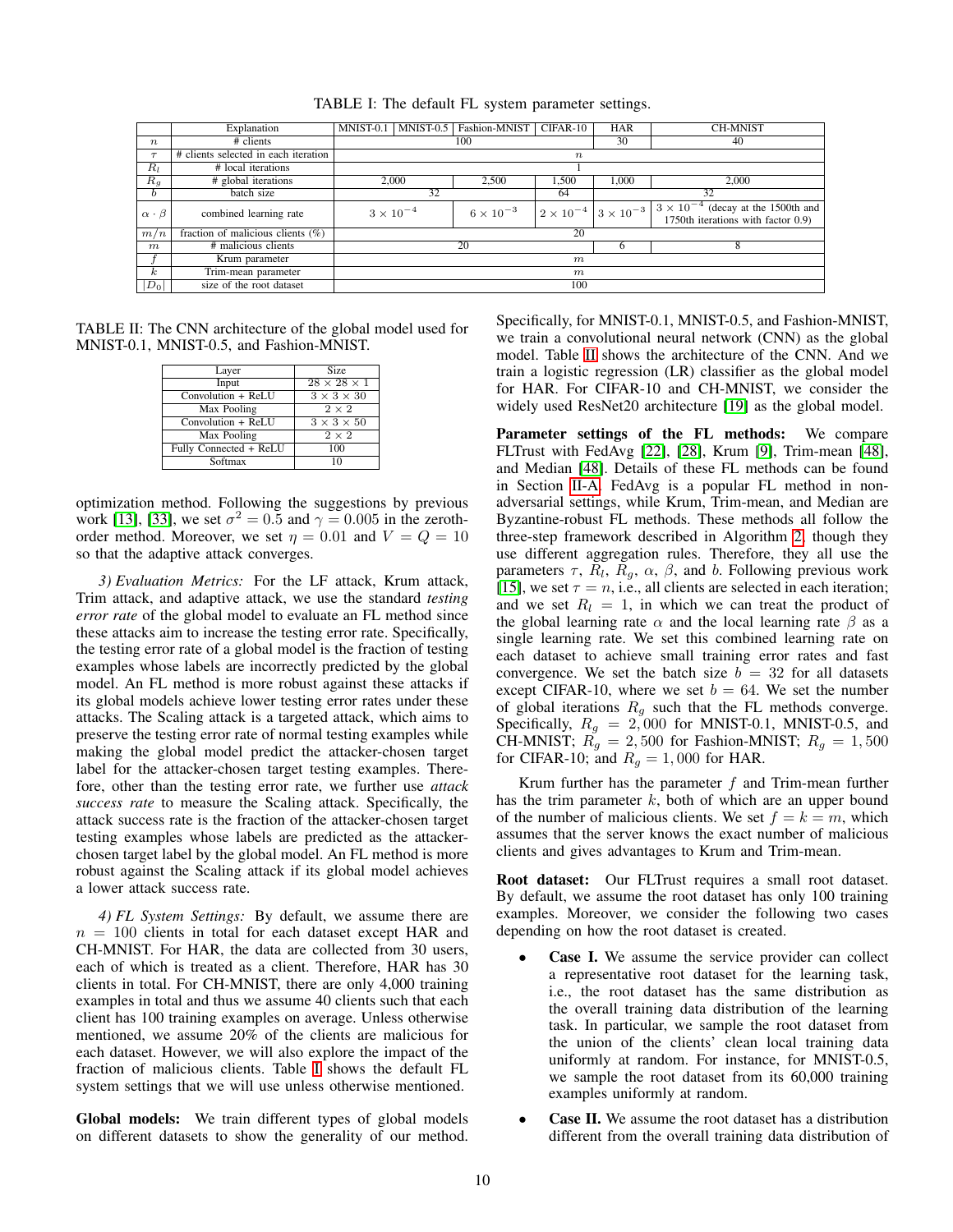the learning task. In particular, we assume the root dataset is biased towards a certain class. Specifically, we sample a fraction of the examples in the root dataset from a particular class (class 1 in our experiments) in the union of the clients' clean local training data and the remaining examples are sampled from the remaining classes uniformly at random, where we call the fraction *bias probability*. Note that, for all the datasets except HAR and CH-MNIST, the root dataset has the same distribution as the overall training data, i.e., Case II reduces to Case I, when the bias probability is 0.1 because they have 10 classes; for HAR and CH-MNIST, Case II reduces to Case I when the bias probability is 0.17 and 0.125 because they have 6 and 8 classes, respectively. The root data distribution deviates more from the overall training data distribution when the bias probability is larger.

In both cases, we exclude the sampled root dataset from the clients' local training data, indicating that the root dataset is collected independently by the service provider. Unless otherwise mentioned, we consider Case I.

# <span id="page-10-0"></span>*B. Experimental Results*

Our FLTrust achieves the three defense goals: Recall that we have three defense goals (discussed in Section [III\)](#page-3-0): fidelity, robustness, and efficiency. Table [III](#page-10-1) shows the testing error rates of different FL methods under different attacks including our adaptive attack, as well as the attack success rate of the Scaling attack on the six datasets. Our results show that FLTrust achieves the three goals.

First, when there is no attack, our FLTrust has testing error rates similar to FedAvg, achieving the fidelity goal. However, existing Byzantine-robust FL methods may have higher or much higher testing error rates under no attacks. For instance, on MNIST-0.1, the testing error rates for FedAvg and FLTrust are both 0.04, while they are 0.10, 0.06, and 0.06 for Krum, Trim-mean, and Median, respectively; on CH-MNIST, FedAvg, Trim-mean, and FLTrust achieve testing error rates 0.10, while Krum and Median achieve testing error rates 0.24 and 0.11, respectively. Our results indicate that FLTrust is more accurate than existing Byzantine-robust FL methods in non-adversarial settings. This is because existing Byzantinerobust FL methods exclude some local model updates when aggregating them as the global model update, while FLTrust considers all of them with the help of the root dataset.

Second, our FLTrust achieves the robustness goal, while existing FL methods do not. Specifically, the testing error rates of FLTrust under the untargeted attacks including our adaptive attack are at most 0.04 higher than those of FedAvg under no attacks on the six datasets. On the contrary, every existing Byzantine-robust FL method has much higher testing error rates, especially under the untargeted attack that is optimized for the method. For instance, on MNIST-0.5, Krum attack increases the testing error rate of Krum from 0.10 to 0.91, while Trim attack increases the testing error rates of Trim-mean and Median from 0.06 to 0.23 and 0.43, respectively. FedAvg may have lower testing error rates than existing Byzantinerobust FL methods under the evaluated untargeted attacks. This is because these untargeted attacks are not optimized TABLE III: The testing error rates of different FL methods under different attacks and the attack success rates of the Scaling attacks. The results for the Scaling attacks are in the form of "testing error rate / attack success rate".

(a) CNN global model, MNIST-0.1

|                 | (a) CIVIV giudai model, iviivid I-0.1 |                                                                       |           |        |                |  |  |  |  |
|-----------------|---------------------------------------|-----------------------------------------------------------------------|-----------|--------|----------------|--|--|--|--|
|                 | FedAvg                                | Krum                                                                  | Trim-mean | Median | <b>FLTrust</b> |  |  |  |  |
| No attack       | 0.04                                  | 0.10                                                                  | 0.06      | 0.06   | 0.04           |  |  |  |  |
| LF attack       | 0.06                                  | 0.10                                                                  | 0.05      | 0.05   | 0.04           |  |  |  |  |
| Krum attack     | 0.10                                  | 0.90                                                                  | 0.07      | 0.07   | 0.04           |  |  |  |  |
| Trim attack     | 0.16                                  | 0.10                                                                  | 0.13      | 0.13   | 0.04           |  |  |  |  |
| Scaling attack  |                                       | $0.02 / 1.00   0.10 / 0.00   0.05 / 0.01   0.05 / 0.01   0.03 / 0.00$ |           |        |                |  |  |  |  |
| Adaptive attack | 0.08                                  | 0.10                                                                  | 0.11      | 0.13   | 0.04           |  |  |  |  |

(b) CNN global model, MNIST-0.5

|                         | FedAvg | Krum                      | Trim-mean | Median                                    | FLTrust |  |  |  |  |
|-------------------------|--------|---------------------------|-----------|-------------------------------------------|---------|--|--|--|--|
| No attack               | 0.04   | 0.10                      | 0.06      | 0.06                                      | 0.05    |  |  |  |  |
| LF attack               | 0.06   | 0.10                      | 0.06      | 0.06                                      | 0.05    |  |  |  |  |
| Krum attack             | 0.10   | 0.91                      | 0.14      | 0.15                                      | 0.05    |  |  |  |  |
| Trim attack             | 0.28   | 0.10                      | 0.23      | 0.43                                      | 0.06    |  |  |  |  |
| Scaling attack          |        | 0.02 / 1.00   0.09 / 0.01 |           | $0.06 / 0.02   0.06 / 0.01   0.05 / 0.00$ |         |  |  |  |  |
| Adaptive attack<br>0.13 |        | 0.10                      | 0.22      | 0.90                                      | 0.06    |  |  |  |  |

(c) CNN global model, Fashion-MNIST

|                 | FedAvg | Krum | Trim-mean                                                          | Median | <b>FLTrust</b> |
|-----------------|--------|------|--------------------------------------------------------------------|--------|----------------|
| No attack       | 0.10   | 0.16 | 0.14                                                               | 0.14   | 0.11           |
| LF attack       | 0.14   | 0.15 | 0.26                                                               | 0.21   | 0.11           |
| Krum attack     | 0.13   | 0.90 | 0.18                                                               | 0.23   | 0.12           |
| Trim attack     | 0.90   | 0.16 | 0.24                                                               | 0.27   | 014            |
| Scaling attack  |        |      | $(0.90 / 1.00) 0.16 / 0.03) 0.17 / 0.85) 0.16 / 0.05) 0.11 / 0.02$ |        |                |
| Adaptive attack | 0.90   | 0.18 | 0.34                                                               | 0.24   | 0.14           |

(d) ResNet20 global model, CIFAR-10

|                 | FedAvg                                                                        | Krum | Trim-mean | Median | <b>FLTrust</b> |  |
|-----------------|-------------------------------------------------------------------------------|------|-----------|--------|----------------|--|
| No attack       | 0.16                                                                          | 0.54 | 0.24      | 0.25   | 0.18           |  |
| LF attack       | 0.21                                                                          | 0.56 | 0.27      | 0.45   | 0.18           |  |
| Krum attack     | 0.24                                                                          | 0.90 | 0.52      | 0.64   | 0.18           |  |
| Trim attack     | 0.81                                                                          | 0.51 | 0.72      | 0.75   | 0.20           |  |
| Scaling attack  | $0.90 / 1.00   0.44 / 0.07   0.22 / 0.96   0.25 / 0.96   0.18 / 0.02$<br>0.90 |      |           |        |                |  |
| Adaptive attack |                                                                               |      | 0.69      | 0.82   | 0.20           |  |

(e) LR global model, HAR

|                 | FedAvg      | Krum        | Trim-mean                                               | Median | <b>FLTrust</b> |  |
|-----------------|-------------|-------------|---------------------------------------------------------|--------|----------------|--|
| No attack       | 0.03        | 0.12        | 0.04                                                    | 0.05   | 0.04           |  |
| LF attack       | 0.17        | 0.10        | 0.05                                                    | 0.05   | 0.04           |  |
| Krum attack     | 0.03        | 0.22        | 0.05                                                    | 0.05   | 0.04           |  |
| Trim attack     | 0.32        | 0.10        | 0.36                                                    | 0.13   | 0.05           |  |
| Scaling attack  | 0.04 / 0.81 | 0.10 / 0.03 | $\left[0.04\ /0.36\right]0.05\ /0.13\right]0.05\ /0.01$ |        |                |  |
| Adaptive attack | 0.04        | 0.19        | 0.05                                                    | 0.06   | 0.05           |  |

(f) ResNet20 global model, CH-MNIST

<span id="page-10-1"></span>

|                                                                                                                     | FedAvg | Krum | Trim-mean | Median | <b>FLTrust</b> |  |  |  |
|---------------------------------------------------------------------------------------------------------------------|--------|------|-----------|--------|----------------|--|--|--|
| No attack                                                                                                           | 0.10   | 0.24 | 0.10      | 0.11   | 0.10           |  |  |  |
| LF attack                                                                                                           | 0.12   | 0.39 | 0.15      | 0.13   | 0.12           |  |  |  |
| Krum attack                                                                                                         | 0.11   | 0.95 | 0.13      | 0.13   | 0.12           |  |  |  |
| Trim attack                                                                                                         | 0.64   | 0.21 | 0.55      | 0.44   | 0.13           |  |  |  |
| Scaling attack $\left[0.26 / 0.20\right] 0.34 / 0.03 \left[0.14 / 0.02\right] 0.11 / 0.01 \left[0.14 / 0.03\right]$ |        |      |           |        |                |  |  |  |
| Adaptive attack                                                                                                     | 0.14   | 0.29 | 0.50      | 0.47   | 0.13           |  |  |  |

for FedAvg. Previous work [\[9\]](#page-14-10) showed that FedAvg can be arbitrarily manipulated by a single malicious client.

Moreover, for the Scaling attack, FLTrust substantially reduces its attack success rates. Specifically, the attack success rates for FLTrust are at most 0.03. On the contrary, the attack success rates for FedAvg are always high on the six datasets, and they are also high for the existing Byzantine-robust FL methods on multiple datasets, indicating that existing FL methods are not robust against the Scaling attack. One interesting observation is that the Scaling attack may decrease the testing error rates in some cases. We suspect the reason may be that the data augmentation in the Scaling attack positively impacts the aggregation of the local model updates. Specifically, the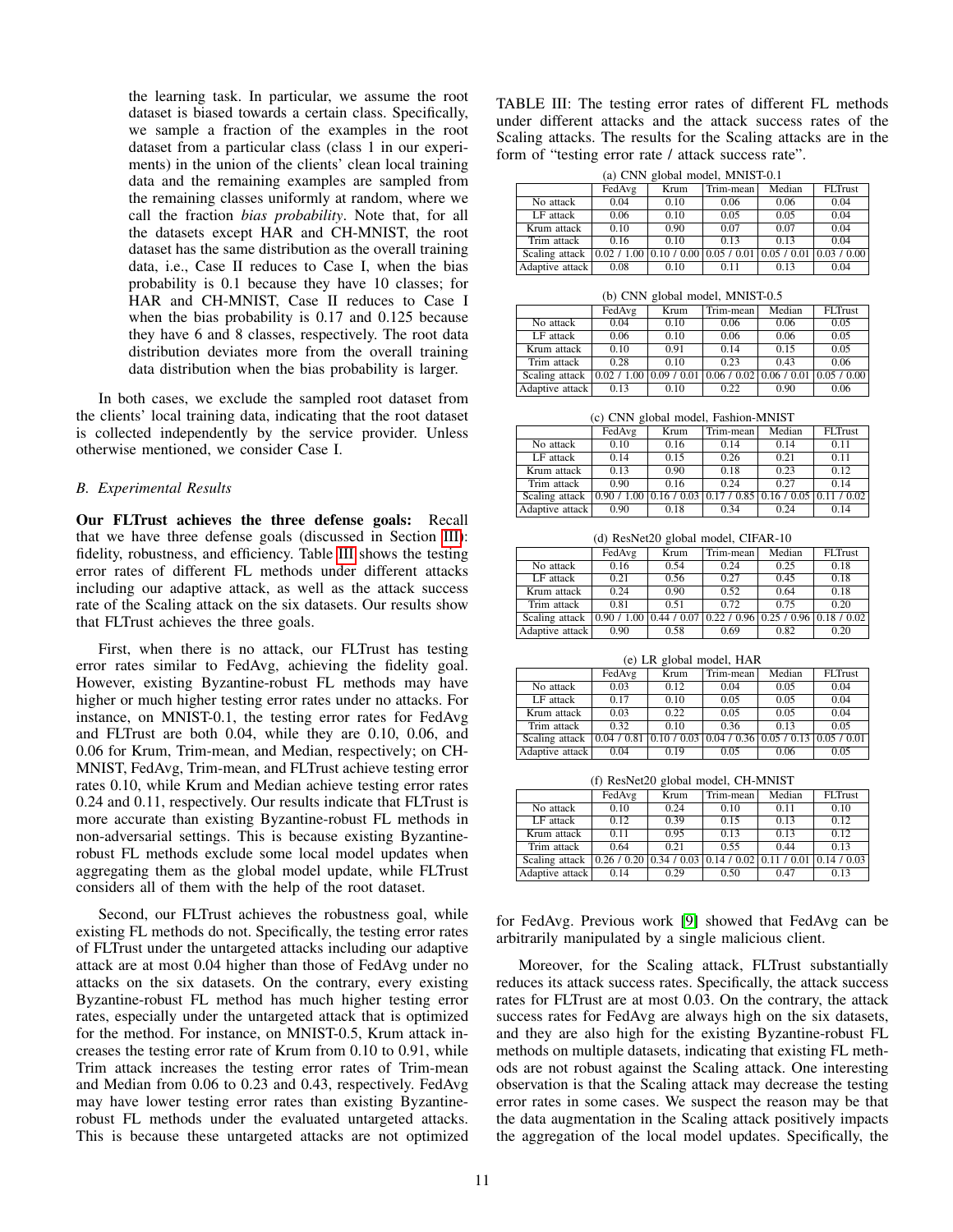<span id="page-11-1"></span>TABLE IV: The testing error rates of different variants of FLTrust under different attacks and the attack success rates of the Scaling attacks on MNIST-0.5. The results for the Scaling attacks are in the form of "testing error rate / attack success rate". "–" means that the attacks are not applicable.

|                    | No attack | F attack | Krum attack | Trim attack | Scaling attack | Adaptive attack |
|--------------------|-----------|----------|-------------|-------------|----------------|-----------------|
| FLTrust-Server     | 0.21      |          |             |             |                |                 |
| FLTrust-withServer | 0.07      | 0.08     | 0.09        | 0.10        | 0.08 / 0.01    | 0.94            |
| FLTrust-NoReLU     | 0.28      | 0.90     | 0.90        | 0.90        | 0.94 / 0.08    | 0.90            |
| FLTrust-NoNorm     | 0.05      | 0.06     | 0.06        | 0.08        | 0.94 / 0.08    | 0.06            |
| FLTrust-ParNorm    | 0.06      | 0.06     | 0.06        | 0.06        | 0.06 / 0.01    | 0.06            |
| <b>FLTrust</b>     | 0.05      | 0.05     | 0.05        | 0.06        | 0.05 / 0.00    | 0.06            |

<span id="page-11-0"></span>

Fig. 3: The training error rates vs. the number of iterations for FLTrust under different attacks and FedAvg without attacks on MNIST-0.5.

data augmentation in the Scaling attack improves the diversity of the training data, and thus helps the learned global model better generalize to the testing dataset.

Third, FLTrust achieves the efficiency goal. Specifically, in each iteration, FLTrust does not incur extra overhead to the clients; and compared to FedAvg, the extra computation incurred to the server by FLTrust includes computing a server model update, computing the trust scores, and normalizing the local model updates, which are negligible for the powerful server. Moreover, Figure [3](#page-11-0) shows the training error rates versus the global iteration number for FLTrust under different attacks and FedAvg under no attack on MNIST-0.5. Our results show that FLTrust converges as fast as FedAvg, which means that FLTrust also does not incur extra communications cost for the clients (each iteration of FL requires communications between clients and server), compared to FedAvg under no attacks. We note that Krum, Trim-mean, and Median do not incur extra overhead to the clients. However, Krum incurs significant computational overhead to the server when there are a large number of clients. This is because Krum requires calculating pairwise distance between local model updates in each iteration. with clients still improves the global model. 50 100 200 300 500

Comparing different variants of FLTrust: FLTrust has three key features: a root dataset, using ReLU to clip the cosine similarity scores, and normalizing each local model update. Depending on how each feature is used, we consider the following five variants of FLTrust:

• FLTrust-Server. In this variant, the server only uses the root dataset to train the global model. Therefore, there is no communications between the clients and the server during the training process. We use this variant to show that the server cannot obtain a good model using its root dataset alone. In other words, even if some clients are malicious, communicating

<span id="page-11-2"></span>



- FLTrust-withServer. In this variant, the server computes the weighted average of the clients' local model updates together with the server model update whose trust score is 1.
- FLTrust-NoReLU. In this variant, the server does not use ReLU to clip the cosine similarity scores of the local model updates when computing their trust scores.
- FLTrust-NoNorm. In this variant, the server does not normalize the local model updates to have the same magnitude as the server model update.
- FLTrust-ParNorm. In this variant, the server applies partial normalization, i.e., only normalizes the local model updates whose magnitudes are larger than that of the server model update to have the same magnitude as the server model update.

Table [IV](#page-11-1) compares the variants with respect to their testing error rates under different attacks and the attack success rates of the Scaling attacks on MNIST-0.5. The attacks are not applicable to FLTrust-Server as it does not require communications from the clients. Our results show that FLTrust outperforms the five variants. FLTrust outperforms FLTrust-Server and FLTrust-withServer because the root dataset is small. The fact that FLTrust outperforms FLTrust-NoReLU, FLTrust-NoNorm, and FLTrust-ParNorm indicates the necessity of our ReLU operation and normalization.

Impact of the root dataset: Our root dataset can be characterized by its size and how it is sampled (i.e., Case I vs. Case II). Therefore, we study the impact of the root dataset on FLTrust with respect to its size and how it is sampled. Figure [4](#page-11-2) shows the testing error rates of FLTrust under different attacks and the attack success rates under the Scaling attack on MNIST-0.5 when the size of the root dataset increases from 50 to 500, where the root dataset is sampled uniformly in Case I. We observe that a root dataset with only 100 training examples is sufficient for FLTrust to defend against the attacks.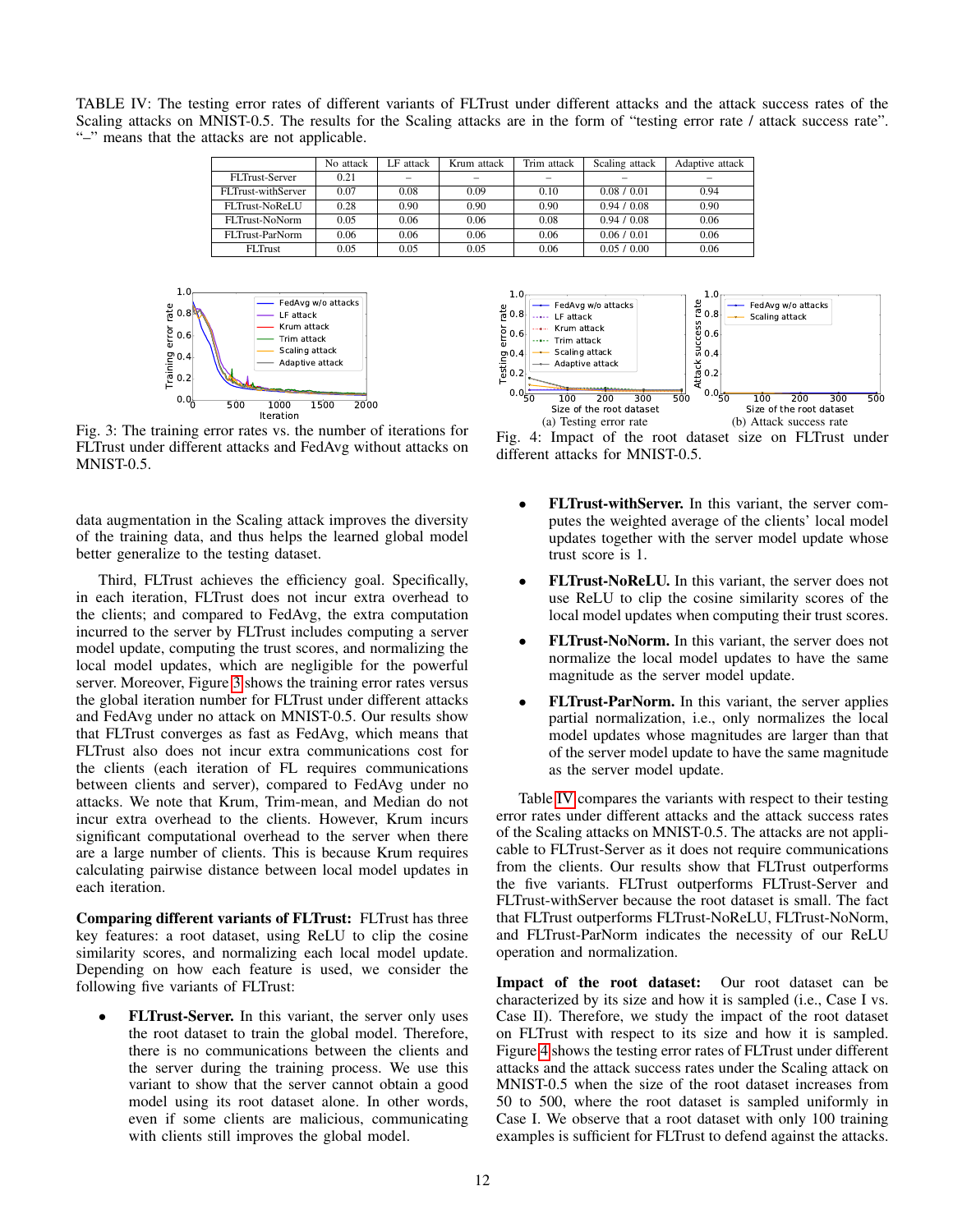TABLE V: The testing error rates of FLTrust under different attacks and the attack success rates of the Scaling attacks when the root dataset is sampled with different bias probabilities in Case II.

<span id="page-12-1"></span>(a) MNIST-0.1

| Bias probability                                                                                     | 0.1  | 0.2  | 0.4  | 0.6  | 0.8  | 1.0  |
|------------------------------------------------------------------------------------------------------|------|------|------|------|------|------|
| No attack                                                                                            | 0.04 | 0.04 | 0.04 | 0.05 | 0.05 | 0.34 |
| LF attack                                                                                            | 0.04 | 0.04 | 0.04 | 0.05 | 0.78 | 0.84 |
| Krum attack                                                                                          | 0.04 | 0.04 | 0.07 | 0.89 | 0.89 | 0.89 |
| Trim attack                                                                                          | 0.04 | 0.05 | 0.08 | 0.12 | 0.46 | 0.89 |
| Scaling attack $(0.03 / 0.00   0.03 / 0.01   0.04 / 0.00   0.04 / 0.00   0.06 / 0.01   0.42 / 0.01)$ |      |      |      |      |      |      |
| Adaptive attack                                                                                      | 0.04 | 0.05 | 0.08 | 0.12 | 0.90 | 0.90 |

| (b) MNIST-0.5    |                                                                                     |      |      |      |      |      |  |  |  |  |
|------------------|-------------------------------------------------------------------------------------|------|------|------|------|------|--|--|--|--|
| Bias probability | 0.1                                                                                 | 0.2  | 0.4  | 0.6  | 0.8  | 1.0  |  |  |  |  |
| No attack        | 0.05                                                                                | 0.05 | 0.06 | 0.08 | 0.11 | 0.80 |  |  |  |  |
| LF attack        | 0.05                                                                                | 0.05 | 0.08 | 0.10 | 0.25 | 0.89 |  |  |  |  |
| Krum attack      | 0.05                                                                                | 0.05 | 0.08 | 0.12 | 0.86 | 0.89 |  |  |  |  |
| Trim attack      | 0.06                                                                                | 0.06 | 0.08 | 0.12 | 0.16 | 0.89 |  |  |  |  |
| Scaling attack   | $[0.05 / 0.00]$ 0.05 / 0.01 $[0.06 / 0.00]$ 0.07 / 0.01 $[0.12 / 0.00]$ 0.86 / 0.01 |      |      |      |      |      |  |  |  |  |
| Adaptive attack  | 0.06                                                                                | 0.07 | 0.08 | 0.13 | 0.90 | 0.90 |  |  |  |  |

|                                                                                                     | (c) Fashion-MNIST |      |      |      |      |      |  |  |  |  |  |
|-----------------------------------------------------------------------------------------------------|-------------------|------|------|------|------|------|--|--|--|--|--|
| Bias probability                                                                                    | 0.1               | 0.2  | 0.4  | 0.6  | 0.8  | 1.0  |  |  |  |  |  |
| No attack                                                                                           | 0.11              | 0.11 | 0.12 | 0.15 | 0.16 | 0.90 |  |  |  |  |  |
| LF attack                                                                                           | 0.11              | 0.11 | 0.12 | 0.12 | 0.14 | 0.90 |  |  |  |  |  |
| Krum attack                                                                                         | 0.12              | 0.12 | 0.16 | 0.90 | 0.90 | 0.90 |  |  |  |  |  |
| Trim attack                                                                                         | 0.14              | 0.14 | 0.15 | 0.21 | 0.90 | 0.90 |  |  |  |  |  |
| Scaling attack $ 0.11 / 0.02   0.12 / 0.04   0.12 / 0.04   0.13 / 0.02   0.15 / 0.03   0.90 / 0.00$ |                   |      |      |      |      |      |  |  |  |  |  |
| Adaptive attack                                                                                     | 0.14              | 0.14 | 0.16 | 0.90 | 0.90 | 0.90 |  |  |  |  |  |

| (d) CIFAR-10     |                                                                            |      |      |      |      |      |  |
|------------------|----------------------------------------------------------------------------|------|------|------|------|------|--|
| Bias probability | 0.1                                                                        | 0.2  | 0.4  | 0.6  | 0.8  | 1.0  |  |
| No attack        | 0.18                                                                       | 0.18 | 0.18 | 0.21 | 0.90 | 0.90 |  |
| LF attack        | 0.18                                                                       | 0.19 | 0.20 | 0.24 | 0.90 | 0.90 |  |
| Krum attack      | 0.18                                                                       | 0.18 | 0.19 | 0.33 | 0.90 | 0.90 |  |
| Trim attack      | 0.20                                                                       | 0.20 | 0.24 | 0.63 | 0.90 | 0.90 |  |
| Scaling attack   | $[0.18 / 0.02]0.18 / 0.00]0.18 / 0.03]0.22 / 0.04]0.90 / 0.00]0.90 / 0.00$ |      |      |      |      |      |  |
| Adaptive attack  | 0.20                                                                       | 0.20 | 0.27 | 0.68 | 0.90 | 0.90 |  |

| (e) HAR                                                                       |      |      |      |      |      |      |  |
|-------------------------------------------------------------------------------|------|------|------|------|------|------|--|
| Bias probability                                                              | 0.17 | 0.2  | 0.4  | 0.6  | 0.8  | 1.0  |  |
| No attack                                                                     | 0.04 | 0.04 | 0.06 | 0.06 | 0.07 | 0.48 |  |
| LF attack                                                                     | 0.04 | 0.05 | 0.06 | 0.05 | 0.07 | 0.48 |  |
| Krum attack                                                                   | 0.04 | 0.05 | 0.05 | 0.05 | 0.09 | 0.48 |  |
| Trim attack                                                                   | 0.05 | 0.05 | 0.06 | 0.09 | 0.14 | 0.48 |  |
| Scaling attack $ 0.05/0.01 0.05/0.01 0.06/0.02 0.06/0.03 0.07/0.05 0.48/0.34$ |      |      |      |      |      |      |  |
| Adaptive attack                                                               | 0.05 | 0.05 | 0.06 | 0.09 | 0.48 | 0.48 |  |

(f) CH-MNIST

<span id="page-12-0"></span>

| Bias probability                                                                                    | 0.125 | 0.2  | 0.4  | 0.6  | 0.8  | 1.0  |
|-----------------------------------------------------------------------------------------------------|-------|------|------|------|------|------|
| No attack                                                                                           | 0.10  | 0.10 | 0.11 | 0.13 | 0.13 | 0.89 |
| LF attack                                                                                           | 0.12  | 0.12 | 0.12 | 0.17 | 0.21 | 0.89 |
| Krum attack                                                                                         | 0.12  | 0.12 | 0.14 | 0.17 | 0.19 | 0.89 |
| Trim attack                                                                                         | 0.13  | 0.13 | 0.14 | 0.20 | 0.20 | 0.89 |
| Scaling attack $ 0.14 / 0.03   0.14 / 0.02   0.15 / 0.02   0.16 / 0.06   0.14 / 0.01   0.89 / 0.01$ |       |      |      |      |      |      |
| Adaptive attack                                                                                     | 0.13  | 0.14 | 0.14 | 0.89 | 0.89 | 0.89 |

Specifically, when the root dataset has 100 training examples, the testing error rates of FLTrust under attacks are similar to that of FedAvg without attacks, and the attack success rate of the Scaling attack is close to 0. When the size of the root dataset increases beyond 100, the testing error rates and attack success rates of FLTrust further decrease slightly.

We also evaluate the impact of the bias probability in Case II. Table [V](#page-12-0) shows the testing error rates of FLTrust under



Fig. 5: Impact of the total number of clients on the testing error rates of different FL methods under different attacks ((a)- (c)) and the attack success rates of the Scaling attacks, where MNIST-0.5 is used. The testing error rates of all the compared FL methods are similar and small under the Scaling attacks, which we omit for simplicity.

attacks when the bias probability varies. The second column in each table corresponds to the bias probability with which Case II reduces to Case I. We increase the bias probability up to 1.0 to simulate larger difference between the root data distribution and the overall training data distribution. We observe that FLTrust is accurate and robust when the bias probability is not too large. For instance, when the bias probability is no more than 0.4 for MNIST-0.5, the testing error rates of FLTrust under attacks are at most 0.08, compared to 0.05 when the bias probability is 0.1. Our results show that FLTrust works well when the root data distribution does not diverge too much from the overall training data distribution.

Impact of the total number of clients: Figure [5](#page-12-1) shows the testing error rates of different FL methods under different attacks, as well as the attack success rates of the Scaling attacks, when the total number of clients  $n$  increases from 50 to 400. We set the fraction of malicious clients to be  $\frac{m}{n} = 20\%$ . We observe that FLTrust can defend against the attacks for all considered total number of clients. Specifically, FLTrust under attacks achieves testing error rates similar to FedAvg under no attacks, while the attack success rates of the Scaling attacks are close to 0 for FLTrust. Existing methods can defend against the Scaling attacks on MNIST-0.5, i.e., the attack success rates are close to 0. However, they cannot defend against the Krum attack, Trim attack, and/or our adaptive attack, i.e., their corresponding testing error rates are large.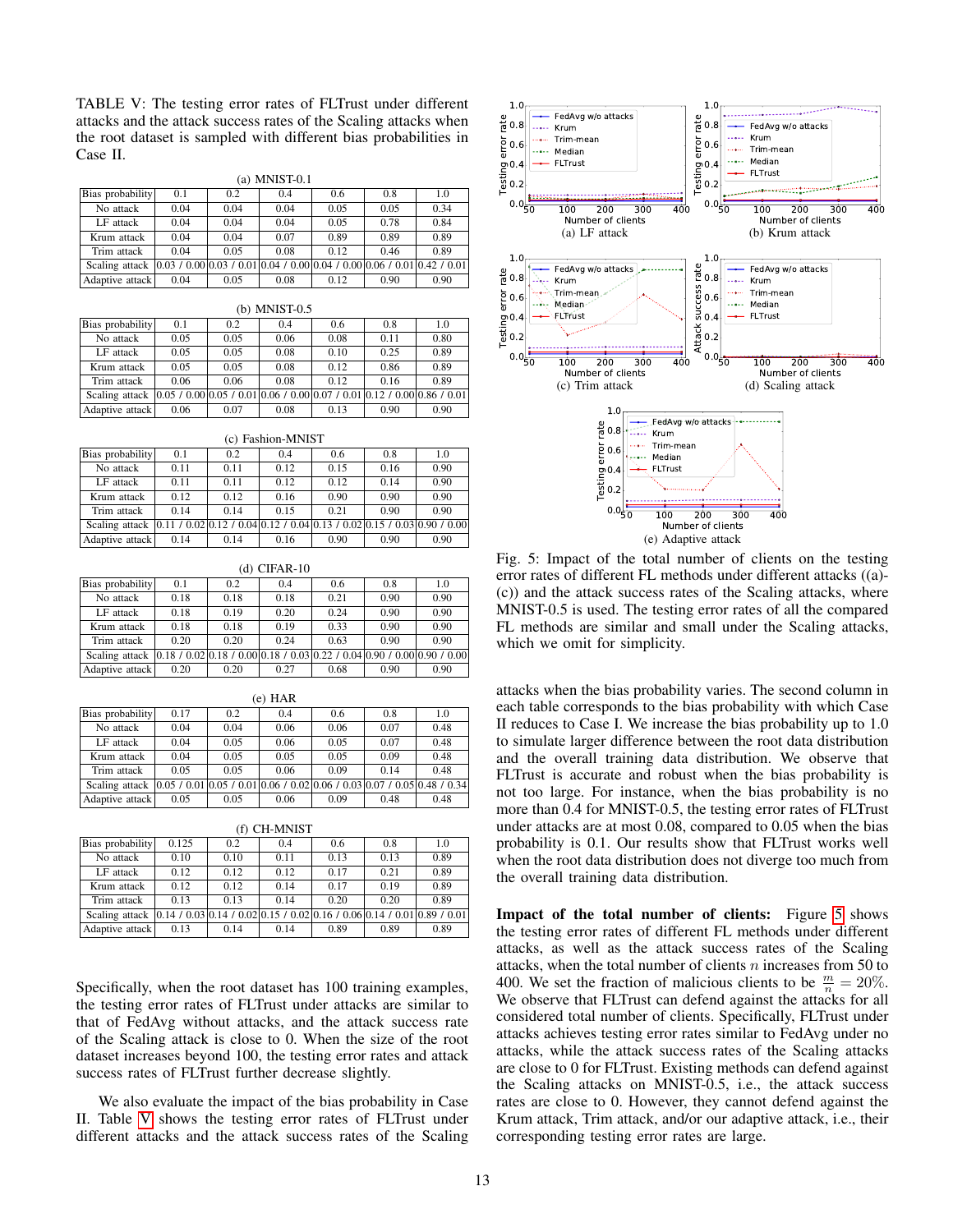<span id="page-13-0"></span>

Fig. 6: Impact of the fraction of malicious clients on the testing error rates of different FL methods under different attacks ((a)- (c)) and the attack success rates of the Scaling attacks, where MNIST-0.5 is used. The testing error rates of all the compared FL methods are similar and small under the Scaling attacks, which we omit for simplicity.

Impact of the number of malicious clients: Figure [6](#page-13-0) shows the testing error rates of different FL methods under different attacks and the attack success rates of the Scaling attacks on MNIST-0.5, when the fraction of malicious clients increases from 0 to 95%. Trim-mean cannot be applied when the fraction of malicious clients exceeds 50% because the number of local model updates removed by Trim-mean is twice of the number of malicious clients. Therefore, for Trim-mean, we only show the results when the malicious clients are less than 50%.

We observe that, under existing attacks and our adaptive attacks, FLTrust can tolerate up to 90% of malicious clients. Specifically, FLTrust under these attacks still achieves testing error rates similar to FedAvg without attacks when up to 90% of the clients are malicious, while the attack success rates of the Scaling attacks for FLTrust are still close to 0 when up to 95% of the clients are malicious. However, existing Byzantinerobust FL methods can tolerate much less malicious clients. For instance, under Krum attack, the testing error rate of the global model learnt by Krum increases to 0.90 when only 10% of the clients are malicious, while the testing error rates of the global models learnt by Trim-mean and Median become larger than 0.85 when the fraction of malicious clients reaches 40%.

Figure [7](#page-13-1) further shows the testing error rates of the global models learnt by FLTrust as a function of the fraction of

<span id="page-13-1"></span>

Fig. 7: Impact of the fraction of malicious clients on the testing error rates of FLTrust under the adaptive attacks.

Our results show that FLTrust is robust against adaptive attacks even if a large fraction of clients are malicious on all datasets. Specifically, for MNIST-0.1 (MNIST-0.5, Fashion-MNIST, CIFAR-10, HAR, or CH-MNIST), FLTrust under adaptive attacks with over 60% (over 40%, up to 60%, up to 60%, up to 40%, or over 40%) of malicious clients can still achieve testing error rates similar to FedAvg under no attack.

### VII. DISCUSSION AND LIMITATIONS

FLTrust vs. fault-tolerant computing: Fault-tolerant computing [\[6\]](#page-14-32) aims to remain functional when there are malicious clients. However, conventional fault-tolerant computing and federated learning have the following key difference: the clients communicate with each other to compute results in fault-tolerant computing [\[6\]](#page-14-32), while clients only communicate with a cloud server in federated learning. Our FLTrust leverages such unique characteristics of federated learning to bootstrap trust, i.e., the server collects a root dataset, and uses it to guide the aggregation of the local model updates.

Different ways of using the root dataset: Fang et al. [\[15\]](#page-14-7) also proposed to use a root dataset (they called it validation dataset). However, we use the root dataset in a way that is different from theirs. In particular, they use the root dataset to remove potentially malicious local model updates in each iteration, while we use it to assign trust scores to clients and normalize local model updates. As shown by Fang et al. [\[15\]](#page-14-7), their way of using the root dataset is not effective in many cases.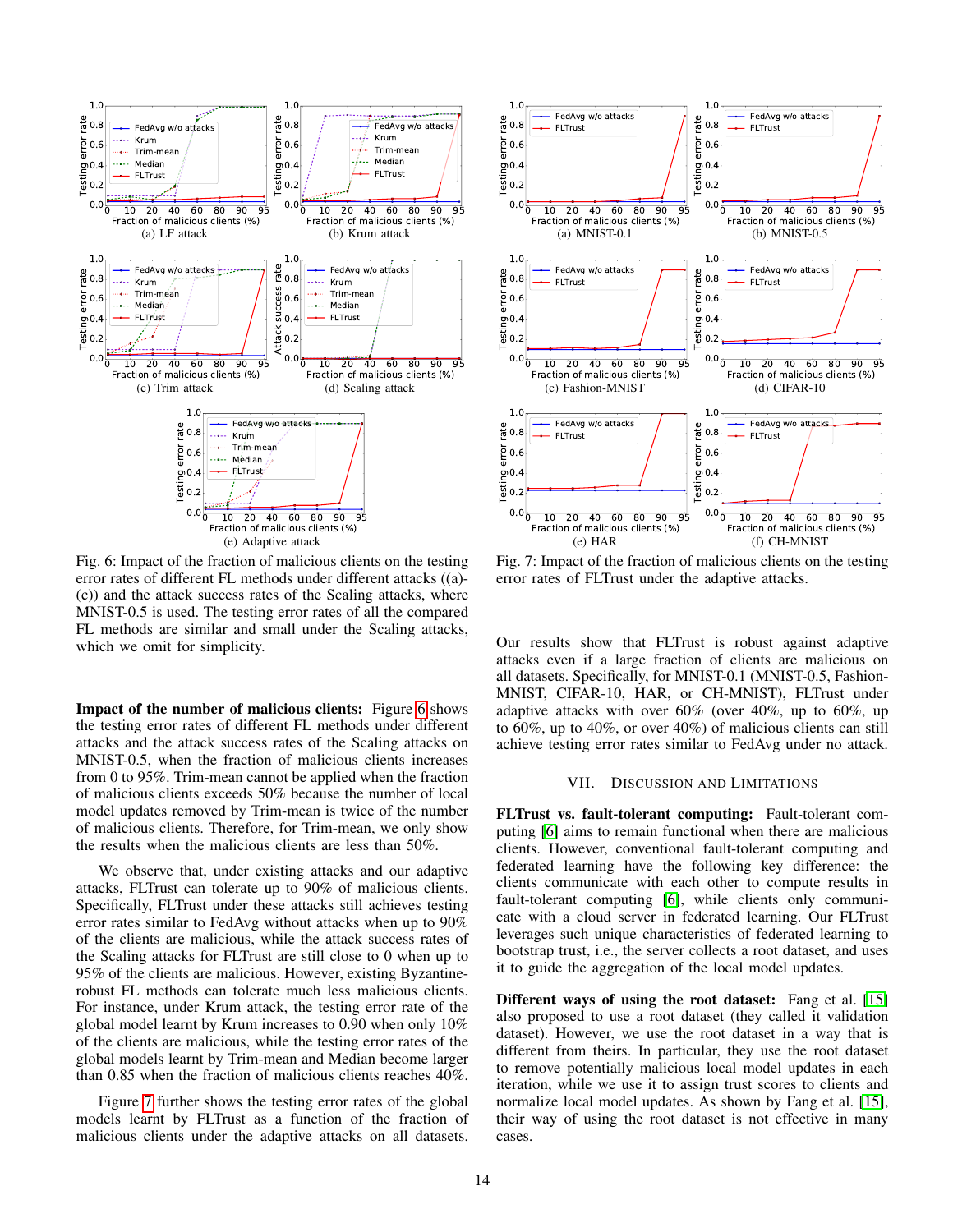Poisoned root dataset: Our FLTrust requires a clean root dataset. We acknowledge that FLTrust may not be robust against poisoned root dataset. The root dataset may be poisoned when it is collected from the Internet or by an insider attacker. However, since FLTrust only requires a small root dataset, a service provider can collect a clean one by itself with a small cost, e.g., asking its employees to generate and manually label a clean root dataset.

Adaptive attacks and hierarchical root of trust: We considered an adaptive attack via extending the state-of-the-art framework of local model poisoning attacks to our FLTrust. We acknowledge that there may exist stronger local model poisoning attacks to FLTrust, which is an interesting future work to explore. Moreover, it is an interesting future work to consider a hierarchical root of trust. For instance, the root dataset may contain multiple subsets with different levels of trust. The subsets with higher trust may have a larger impact on the aggregation.

## VIII. CONCLUSION AND FUTURE WORK

We proposed and evaluated a new federated learning method called FLTrust to achieve Byzantine robustness against malicious clients. The key difference between our FLTrust and existing federated learning methods is that the server itself collects a clean small training dataset (i.e., root dataset) to bootstrap trust in FLTrust. Our extensive evaluations on six datasets show that FLTrust with a small root dataset can achieve Byzantine robustness against a large fraction of malicious clients. In particular, FLTrust under adaptive attacks with a large fraction of malicious clients can still train global models that are as good as the global models learnt by FedAvg under no attacks. Interesting future work includes 1) designing stronger local model poisoning attacks to FLTrust and 2) considering a hierarchical root of trust.

### ACKNOWLEDGEMENT

We thank the anonymous reviewers for their constructive comments. This work was supported in part by NSF grants No. 1937786, 1943226, and 2110252, an IBM Faculty Award, and a Google Faculty Research Award.

### **REFERENCES**

- <span id="page-14-2"></span>[1] *Federated Learning: Collaborative Machine Learning without Centralized Training Data*. [Online]. Available: [https://ai.googleblog.](https://ai.googleblog.com/2017/04/federated-learning-collaborative.html) [com/2017/04/federated-learning-collaborative.html](https://ai.googleblog.com/2017/04/federated-learning-collaborative.html)
- <span id="page-14-4"></span>[2] *Machine Learning Ledger Orchestration For Drug Discovery (MELLODDY)*. [Online]. Available:<https://www.melloddy.eu/>
- <span id="page-14-3"></span>[3] *Utilization of FATE in Risk Management of Credit in Small and Micro Enterprises*. [Online]. Available: [https://www.fedai.org/cases/](https://www.fedai.org/cases/utilization-of-fate-in-risk-management-of-credit-in-small-and-micro-enterprises/) [utilization-of-fate-in-risk-management-of-credit-in-small-and-micro-enterprises/](https://www.fedai.org/cases/utilization-of-fate-in-risk-management-of-credit-in-small-and-micro-enterprises/)
- <span id="page-14-29"></span>[4] D. Anguita, A. Ghio, L. Oneto, X. Parra, and J. L. Reyes-Ortiz, "A public domain dataset for human activity recognition using smartphones." in *ESANN*, 2013.
- <span id="page-14-9"></span>[5] E. Bagdasaryan, A. Veit, Y. Hua, D. Estrin, and V. Shmatikov, "How to backdoor federated learning," in *AISTATS*, 2020, pp. 2938–2948.
- <span id="page-14-32"></span>[6] M. Barborak, A. Dahbura, and M. Malek, "The consensus problem in fault-tolerant computing," *ACM Computing Surveys (CSur)*, vol. 25, no. 2, pp. 171–220, 1993.
- <span id="page-14-8"></span>[7] A. N. Bhagoji, S. Chakraborty, P. Mittal, and S. Calo, "Analyzing federated learning through an adversarial lens," in *ICML*, 2019, pp. 634–643.
- <span id="page-14-5"></span>[8] B. Biggio, B. Nelson, and P. Laskov, "Poisoning attacks against support vector machines," in *ICML*, 2012.
- <span id="page-14-10"></span>[9] P. Blanchard, E. M. E. Mhamdi, R. Guerraoui, and J. Stainer, "Machine learning with adversaries: Byzantine tolerant gradient descent," in *NIPS*, 2017.
- <span id="page-14-23"></span>[10] X. Cao, J. Jia, and N. Z. Gong, "Data poisoning attacks to local differential privacy protocols," *arXiv preprint arXiv:1911.02046*, 2019.
- <span id="page-14-18"></span>[11] X. Chen, C. Liu, B. Li, K. Lu, and D. Song, "Targeted backdoor attacks on deep learning systems using data poisoning," in *arxiv*, 2017.
- <span id="page-14-11"></span>[12] Y. Chen, L. Su, and J. Xu, "Distributed statistical machine learning in adversarial settings: Byzantine gradient descent," in *POMACS*, 2017.
- <span id="page-14-25"></span>[13] M. Cheng, T. Le, P.-Y. Chen, J. Yi, H. Zhang, and C.-J. Hsieh, "Queryefficient hard-label black-box attack: An optimization-based approach," in *ICLR*, 2019.
- <span id="page-14-24"></span>[14] A. Cheu, A. Smith, and J. Ullman, "Manipulation attacks in local differential privacy," *arXiv preprint arXiv:1909.09630*, 2019.
- <span id="page-14-7"></span>[15] M. Fang, X. Cao, J. Jia, and N. Z. Gong, "Local model poisoning attacks to byzantine-robust federated learning," in *USENIX Security Symposium*, 2020.
- <span id="page-14-15"></span>[16] M. Fang, N. Z. Gong, and J. Liu, "Influence function based data poisoning attacks to top-n recommender systems," in *Proceedings of The Web Conference 2020*, 2020, pp. 3019–3025.
- <span id="page-14-16"></span>[17] M. Fang, G. Yang, N. Z. Gong, and J. Liu, "Poisoning attacks to graph-based recommender systems," in *Proceedings of the 34th Annual Computer Security Applications Conference*, 2018, pp. 381–392.
- <span id="page-14-19"></span>[18] T. Gu, B. Dolan-Gavitt, and S. Garg, "Badnets: Identifying vulnerabilities in the machine learning model supply chain," in *Machine Learning and Computer Security Workshop*, 2017.
- <span id="page-14-31"></span>[19] K. He, X. Zhang, S. Ren, and J. Sun, "Deep residual learning for image recognition," in *CVPR*, 2016, pp. 770–778.
- <span id="page-14-22"></span>[20] J. Jia, B. Wang, X. Cao, and N. Z. Gong, "Certified robustness of community detection against adversarial structural perturbation via randomized smoothing," in *Proceedings of The Web Conference 2020*, 2020, pp. 2718–2724.
- <span id="page-14-30"></span>[21] J. N. Kather, C.-A. Weis, F. Bianconi, S. M. Melchers, L. R. Schad, T. Gaiser, A. Marx, and F. G. Zöllner, "Multi-class texture analysis in colorectal cancer histology," *Scientific reports*, vol. 6, p. 27988, 2016.
- <span id="page-14-0"></span>[22] J. Konečný, H. B. McMahan, F. X. Yu, P. Richtárik, A. T. Suresh, and D. Bacon, "Federated learning: Strategies for improving communication efficiency," in *NIPS Workshop on Private Multi-Party Machine Learning*, 2016.
- <span id="page-14-28"></span>[23] A. Krizhevsky, G. Hinton *et al.*, "Learning multiple layers of features from tiny images," 2009.
- <span id="page-14-27"></span>[24] Y. LeCun, C. Cortes, and C. Burges, "Mnist handwritten digit database," *Available: http://yann. lecun. com/exdb/mnist*, 1998.
- <span id="page-14-17"></span>[25] B. Li, Y. Wang, A. Singh, and Y. Vorobeychik, "Data poisoning attacks on factorization-based collaborative filtering," in *NIPS*, 2016.
- <span id="page-14-14"></span>[26] L. Li, W. Xu, T. Chen, G. B. Giannakis, and Q. Ling, "Rsa: Byzantinerobust stochastic aggregation methods for distributed learning from heterogeneous datasets," in *AAAI*, vol. 33, 2019, pp. 1544–1551.
- <span id="page-14-20"></span>[27] Y. Liu, S. Ma, Y. Aafer, W.-C. Lee, J. Zhai, W. Wang, and X. Zhang, "Trojaning attack on neural networks," in *NDSS*, 2018.
- <span id="page-14-1"></span>[28] H. B. McMahan, E. Moore, D. Ramage, S. Hampson, and B. A. y Arcas, "Communication-efficient learning of deep networks from decentralized data," in *AISTATS*, 2017.
- <span id="page-14-12"></span>[29] E. M. E. Mhamdi, R. Guerraoui, and S. Rouault, "The hidden vulner-
- ability of distributed learning in byzantium," in *ICML*, 2018.
- <span id="page-14-21"></span>[30] L. Muñoz-González, B. Biggio, A. Demontis, A. Paudice, V. Wongrassamee, E. C. Lupu, and F. Roli, "Towards poisoning of deep learning algorithms with back-gradient optimization," in *AISec*, 2017.
- <span id="page-14-13"></span>[31] L. Muñoz-González, K. T. Co, and E. C. Lupu, "Byzantine-robust" federated machine learning through adaptive model averaging," *arXiv preprint arXiv:1909.05125*, 2019.
- <span id="page-14-6"></span>[32] B. Nelson, M. Barreno, F. J. Chi, A. D. Joseph, B. I. P. Rubinstein, U. Saini, C. Sutton, J. D. Tygar, and K. Xia., "Exploiting machine learning to subvert your spam filter," in *LEET*, 2008.
- <span id="page-14-26"></span>[33] Y. Nesterov and V. Spokoiny, "Random gradient-free minimization of convex functions," vol. 17, no. 2. Springer, 2017, pp. 527–566.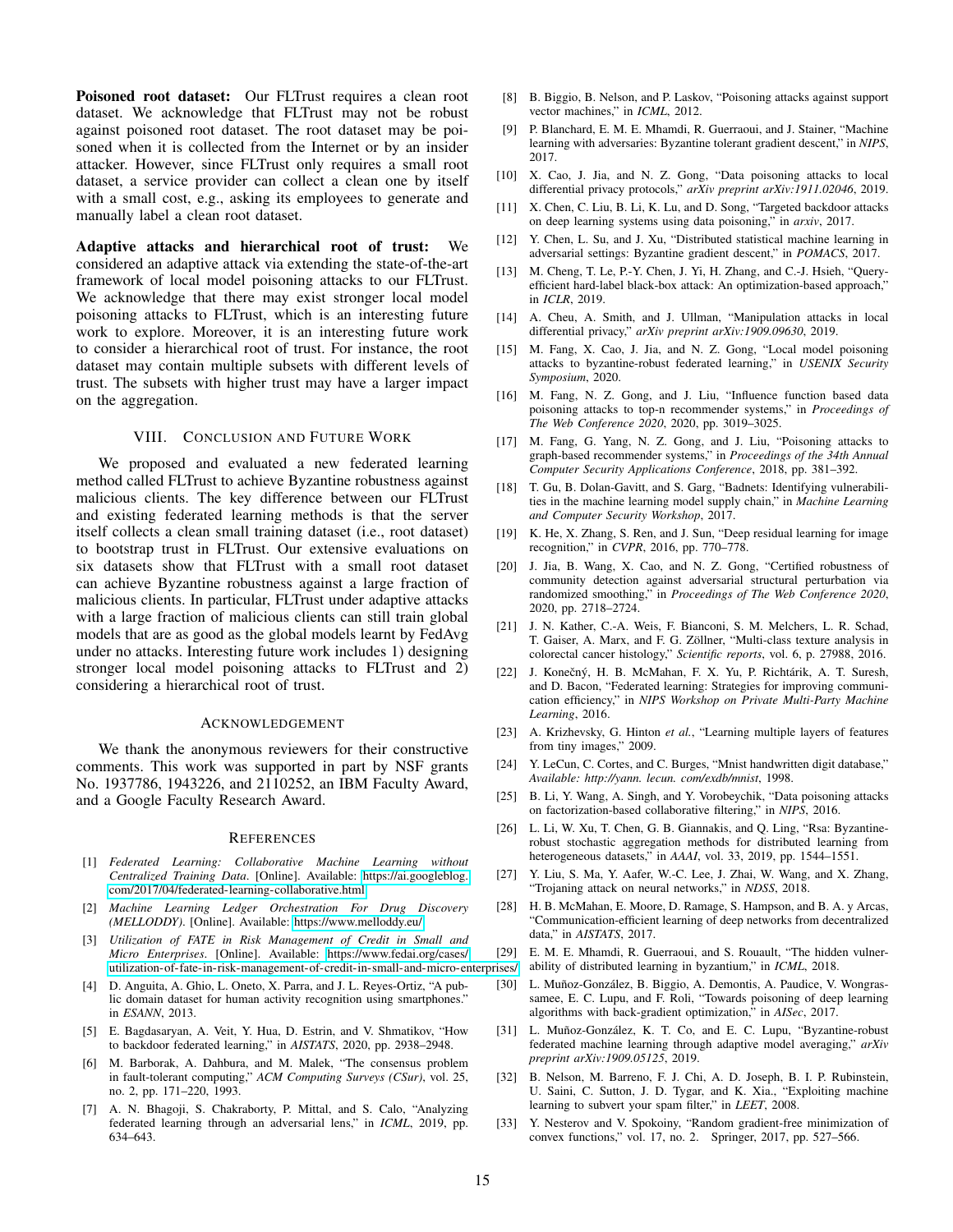- <span id="page-15-3"></span>[34] S. Rajput, H. Wang, Z. Charles, and D. Papailiopoulos, "Detox: A redundancy-based framework for faster and more robust gradient aggregation," in *NIPS*, 2019, pp. 10 320–10 330.
- <span id="page-15-6"></span>[35] B. I. Rubinstein, B. Nelson, L. Huang, A. D. Joseph, S.-h. Lau, S. Rao, N. Taft, and J. Tygar, "Antidote: understanding and defending against poisoning of anomaly detectors," in *ACM IMC*, 2009.
- <span id="page-15-8"></span>[36] A. Shafahi, W. R. Huang, M. Najibi, O. Suciu, C. Studer, T. Dumitras, and T. Goldstein, "Poison frogs! targeted clean-label poisoning attacks on neural networks," in *NIPS*, 2018.
- <span id="page-15-9"></span>[37] O. Suciu, R. Marginean, Y. Kaya, H. D. III, and T. Dumitras, "When does machine learning fail? generalized transferability for evasion and poisoning attacks," in *USENIX Security Symposium*, 2018.
- <span id="page-15-12"></span>[38] V. Tolpegin, S. Truex, M. E. Gursoy, and L. Liu, "Data poisoning attacks against federated learning systems," *arXiv preprint arXiv:2007.08432*, 2020.
- <span id="page-15-19"></span>[39] R. Vershynin, "Introduction to the non-asymptotic analysis of random matrices," *arXiv preprint arXiv:1011.3027*, 2010.
- <span id="page-15-20"></span>[40] M. J. Wainwright, "High-dimensional statistics: A non-asymptotic viewpoint," vol. 48. Cambridge University Press, 2019.
- <span id="page-15-10"></span>[41] B. Wang and N. Z. Gong, "Attacking graph-based classification via manipulating the graph structure," in *CCS*, 2019.
- <span id="page-15-14"></span>[42] H. Xiao, K. Rasul, and R. Vollgraf. (2017) Fashion-mnist: a novel image dataset for benchmarking machine learning algorithms.
- <span id="page-15-0"></span>[43] C. Xie, K. Huang, P.-Y. Chen, and B. Li, "Dba: Distributed backdoor attacks against federated learning," in *ICLR*, 2020.
- <span id="page-15-4"></span>[44] C. Xie, S. Koyejo, and I. Gupta, "Zeno: Distributed stochastic gradient descent with suspicion-based fault-tolerance," in *ICML*, 2019, pp. 6893– 6901.
- <span id="page-15-7"></span>[45] G. Yang, N. Z. Gong, and Y. Cai, "Fake co-visitation injection attacks to recommender systems," in *NDSS*, 2017.
- <span id="page-15-2"></span>[46] H. Yang, X. Zhang, M. Fang, and J. Liu, "Byzantine-resilient stochastic gradient descent for distributed learning: A lipschitz-inspired coordinate-wise median approach," in *CDC*. IEEE, 2019, pp. 5832– 5837.
- <span id="page-15-5"></span>[47] Z. Yang and W. U. Bajwa, "Byrdie: Byzantine-resilient distributed coordinate descent for decentralized learning," *IEEE Transactions on Signal and Information Processing over Networks*, vol. 5, no. 4, pp. 611–627, 2019.
- <span id="page-15-1"></span>[48] D. Yin, Y. Chen, K. Ramchandran, and P. Bartlett, "Byzantine-robust distributed learning: Towards optimal statistical rates," in *ICML*, 2018.
- <span id="page-15-11"></span>[49] Z. Zhang, J. Jia, B. Wang, and N. Z. Gong, "Backdoor attacks to graph neural networks," *arXiv preprint arXiv:2006.11165*, 2020.

#### APPENDIX

### <span id="page-15-13"></span>*A. Proof of Theorem [1](#page-6-5)*

Before proving Theorem [1,](#page-6-5) we first restate our FLTrust algorithm and prove some lemmas. We note that in our setting where  $R_l = 1$ , only the combined learning rate  $\alpha \cdot \beta$  influences FLTrust. Therefore, given a combined learning rate, we can always set  $\beta = 1$  and let  $\alpha$  be the combined learning rate. In this case, the local model updates and server update are equivalent to the negative gradients of the clients and the server, respectively. With a slight abuse of notation, we use  $g_i$  and  $g_0$  to represent the gradients of the *i*th client and the server in our proof, respectively. We denote by  $S$  the set of clients whose cosine similarity  $c_i$  is positive in the tth global iteration. Let  $\bar{g}_i = \frac{\|g_0\|}{\|g_i\|}$  $\frac{\|g_0\|}{\|g_i\|} \cdot g_i$  and  $\varphi_i = \frac{ReLU(c_i)}{\sum ReLU(c_i)}$  $\frac{ReLU(c_i)}{\sum\limits_{j \in S} ReLU(c_j)} = \frac{c_i}{\sum\limits_{j \in S} c_j},$ where  $i \in S$ . Then, we can obtain the global gradient g from Equation [\(4\)](#page-5-2) as:

$$
\mathbf{g} = \sum_{i \in \mathcal{S}} \varphi_i \bar{\mathbf{g}}_i, \quad \text{s.t.} \sum_{i \in \mathcal{S}} \varphi_i = 1, 0 < \varphi_i < 1. \tag{12}
$$

<span id="page-15-21"></span>Lemma 1. *For an arbitrary number of malicious clients, the distance between* g *and* ∇F(w) *is bounded as follows in each*

*iteration:*

$$
\|\boldsymbol{g} - \nabla F(\boldsymbol{w})\| \leq 3 \|\boldsymbol{g}_0 - \nabla F(\boldsymbol{w})\| + 2 \|\nabla F(\boldsymbol{w})\|.
$$

*Proof:* We have the following equations:

$$
\|\boldsymbol{g} - \nabla F(\boldsymbol{w})\| \tag{13}
$$

$$
= \left\| \sum_{i \in S} \varphi_i \bar{g}_i - \nabla F(w) \right\| \tag{14}
$$

$$
= \left\| \sum_{i \in S} \varphi_i \overline{\boldsymbol{g}}_i - \boldsymbol{g}_0 + \boldsymbol{g}_0 - \nabla F(\boldsymbol{w}) \right\| \tag{15}
$$

$$
\leq \left\| \sum_{i \in S} \varphi_i \bar{\bm{g}}_i - \bm{g}_0 \right\| + \|\bm{g}_0 - \nabla F(\bm{w})\| \tag{16}
$$

$$
\stackrel{(a)}{\leq} \left\| \sum_{i \in \mathcal{S}} \varphi_i \bar{g}_i + g_0 \right\| + \left\| g_0 - \nabla F(\boldsymbol{w}) \right\| \tag{17}
$$

$$
\leq \left\| \sum_{i \in S} \varphi_i \bar{g}_i \right\| + \|g_0\| + \|g_0 - \nabla F(\boldsymbol{w})\| \tag{18}
$$

$$
\leq \sum_{i \in \mathcal{S}} \varphi_i \left\| \bar{\boldsymbol{g}}_i \right\| + \left\| \boldsymbol{g}_0 \right\| + \left\| \boldsymbol{g}_0 - \nabla F(\boldsymbol{w}) \right\| \tag{19}
$$

$$
\stackrel{(b)}{=} \sum_{i \in S} \varphi_i \|g_0\| + \|g_0\| + \|g_0 - \nabla F(\boldsymbol{w})\|
$$
 (20)

$$
\stackrel{\text{(c)}}{=} 2\|g_0\| + \|g_0 - \nabla F(\boldsymbol{w})\| \tag{21}
$$

$$
=2\left\|\mathbf{g}_0-\nabla F(\mathbf{w})+\nabla F(\mathbf{w})\right\|+\left\|\mathbf{g}_0-\nabla F(\mathbf{w})\right\|
$$
 (22)

$$
\leq 2 \|g_0 - \nabla F(\boldsymbol{w})\| + 2 \|\nabla F(\boldsymbol{w})\| + \|g_0 - \nabla F(\boldsymbol{w})\| \tag{23} = 3 \|g_0 - \nabla F(\boldsymbol{w})\| + 2 \|\nabla F(\boldsymbol{w})\|, \tag{24}
$$

where (a) is because  $\langle \bar{g}_i, g_0 \rangle > 0$  for  $i \in S$ ; (b) is because FLTrust normalizes the local model updates to have the same magnitude as the server model update, i.e.,  $\|\bar{g}_i\| = \|g_0\|$ ; and  $(c)$  is because  $\sum$  $\sum_{i\in\mathcal{S}}\varphi_i=1.$ 

<span id="page-15-22"></span>Lemma 2. *Assume Assumption [1](#page-6-1) holds. If we set the learning rate as*  $\alpha = \mu/(2L^2)$ , then we have the following in any global *iteration*  $t \geq 1$ *:* 

$$
\| \boldsymbol{w}^{t-1} - \boldsymbol{w}^* - \alpha \nabla F(\boldsymbol{w}^{t-1}) \| \leq \sqrt{1 - \mu^2/(4L^2)} \| \boldsymbol{w}^{t-1} - \boldsymbol{w}^* \|.
$$

*Proof:* Since  $\nabla F(\mathbf{w}^*) = 0$ , we have the following:

$$
\left\| \boldsymbol{w}^{t-1} - \boldsymbol{w}^* - \alpha \nabla F(\boldsymbol{w}^{t-1}) \right\|^2 \tag{25}
$$

$$
= ||\mathbf{w}^{t-1} - \mathbf{w}^* - \alpha (\nabla F(\mathbf{w}^{t-1}) - \nabla F(\mathbf{w}^*))||^2 \quad (26)
$$
  
=  $||\mathbf{w}^{t-1} - \mathbf{w}^*||^2 + \alpha^2 ||\nabla F(\mathbf{w}^{t-1}) - \nabla F(\mathbf{w}^*)||^2$ 

<span id="page-15-18"></span>
$$
= \left\| \boldsymbol{w}^{t-1} - \boldsymbol{w}^* \right\|^2 + \alpha^2 \left\| \nabla F(\boldsymbol{w}^{t-1}) - \nabla F(\boldsymbol{w}^*) \right\|^2 - 2\alpha \left\langle \boldsymbol{w}^{t-1} - \boldsymbol{w}^*, \nabla F(\boldsymbol{w}^{t-1}) - \nabla F(\boldsymbol{w}^*) \right\rangle.
$$
 (27)

By Assumption [1,](#page-6-1) we have:

$$
\|\nabla F(\boldsymbol{w}^{t-1}) - \nabla F(\boldsymbol{w}^*)\| \le L \|\boldsymbol{w}^{t-1} - \boldsymbol{w}^*\|, \qquad (28)
$$
  

$$
F(\boldsymbol{w}^*) + \langle \nabla F(\boldsymbol{w}^*), \boldsymbol{w}^{t-1} - \boldsymbol{w}^* \rangle \le F(\boldsymbol{w}^{t-1})
$$

<span id="page-15-17"></span><span id="page-15-16"></span><span id="page-15-15"></span>
$$
-\frac{\mu}{2}||\boldsymbol{w}^{t-1}-\boldsymbol{w}^*||^2, \qquad (29)
$$

$$
F(\boldsymbol{w}^{t-1}) + \left\langle \nabla F(\boldsymbol{w}^{t-1}), \boldsymbol{w}^* - \boldsymbol{w}^{t-1} \right\rangle \le F(\boldsymbol{w}^*). \tag{30}
$$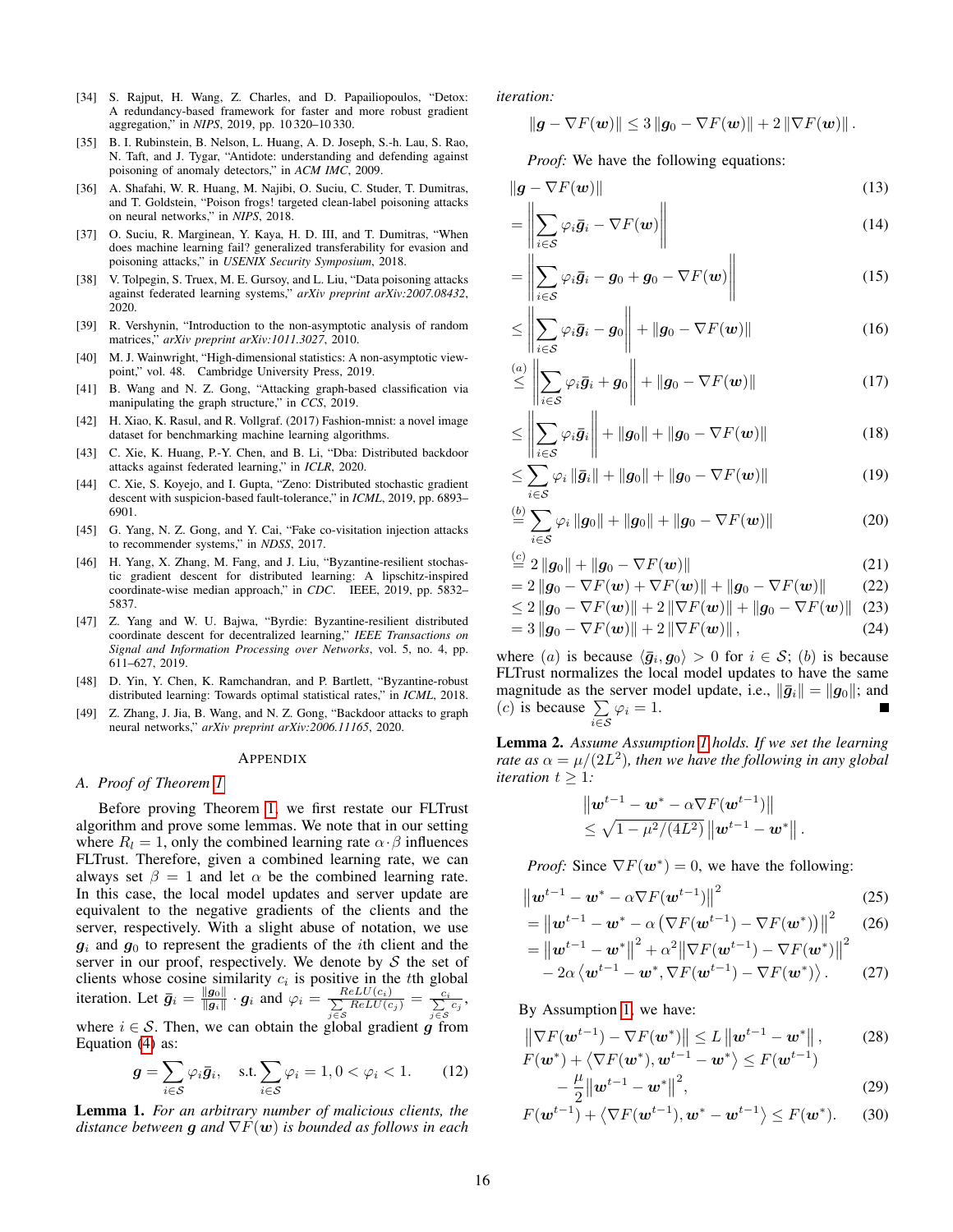Summing up inequalities [\(29\)](#page-15-15) and [\(30\)](#page-15-16), we have:

$$
\langle \boldsymbol{w}^* - \boldsymbol{w}^{t-1}, \nabla F(\boldsymbol{w}^{t-1}) - \nabla F(\boldsymbol{w}^*) \rangle
$$
  
 
$$
\leq -\frac{\mu}{2} || \boldsymbol{w}^{t-1} - \boldsymbol{w}^* ||^2.
$$
 (31)

Substituting inequalities [\(28\)](#page-15-17) and [\(31\)](#page-16-0) into [\(27\)](#page-15-18), we have:

$$
\|\boldsymbol{w}^{t-1} - \boldsymbol{w}^* - \alpha \nabla F(\boldsymbol{w}^{t-1})\|^2
$$
  
\$\leq (1 + \alpha^2 L^2 - \alpha \mu) \|\boldsymbol{w}^{t-1} - \boldsymbol{w}^\*\|^2\$. (32)

By choosing  $\alpha = \mu/(2L^2)$ , we have:

$$
\|\mathbf{w}^{t-1} - \mathbf{w}^* - \alpha \nabla F(\mathbf{w}^{t-1})\|^2
$$
  
\$\leq (1 - \mu^2/(4L^2)) \|\mathbf{w}^{t-1} - \mathbf{w}^\*\|^2\$, (33)

which concludes the proof.

<span id="page-16-1"></span>Lemma 3. *Suppose Assumption [2](#page-6-6) holds. For any*  $\delta \in (0,1)$  *and any*  $w \in \Theta$ , we let  $\Delta_1$  =  $\mathbf{I}_{i}$  $\sqrt{2\sigma_1\sqrt{(d\log 6+ \log(3/\delta))/|D_0|}}$  *and*  $\Delta_3 =$ √  $\sqrt{2}\sigma_2\sqrt{\left(d\log 6+\log(3/\delta)\right)}/|D_0|$ *. If*  $\Delta_1 \leq \sigma_1^2/\gamma_1$  and  $\Delta_3 \leq \sigma_2^2/\gamma_2$ , then we have:

$$
Pr\left\{ \left\| \frac{1}{|D_0|} \sum_{X_i \in D_0} \nabla f(X_i, \boldsymbol{w}^*) - \nabla F(\boldsymbol{w}^*) \right\| \ge 2\Delta_1 \right\} \le \frac{\delta}{3},
$$
  
\n
$$
Pr\left\{ \left\| \frac{1}{|D_0|} \sum_{X_i \in D_0} \nabla h(X_i, \boldsymbol{w}) - \mathbb{E}\left[ h(X, \boldsymbol{w}) \right] \right\|
$$
  
\n
$$
\ge 2\Delta_3 \|\boldsymbol{w} - \boldsymbol{w}^*\| \right\} \le \frac{\delta}{3}.
$$

*Proof:* We prove the first inequality of Lemma [3.](#page-16-1) The proof of the second inequality is similar, and we omit it for brevity. Let  $V = \{v_1, \dots, v_{N_{\frac{1}{n}}}\}\$  be an  $\frac{1}{2}$ -cover of the unit sphere B. It is shown in [\[12\]](#page-14-11), [\[39\]](#page-15-19) that we have  $\log N_{\frac{1}{2}} \leq$  $d \log 6$  and the following:

$$
\left\| \frac{1}{|D_0|} \sum_{X_i \in D_0} \nabla f(X_i, \boldsymbol{w}^*) - \nabla F(\boldsymbol{w}^*) \right\| \le
$$
\n
$$
2 \sup_{\boldsymbol{v} \in \boldsymbol{V}} \left\{ \left\langle \frac{1}{|D_0|} \sum_{X_i \in D_0} \nabla f(X_i, \boldsymbol{w}^*) - \nabla F(\boldsymbol{w}^*), \boldsymbol{v} \right\rangle \right\}. \quad (34)
$$

According to the concentration inequalities for subexponential random variables [\[40\]](#page-15-20), when Assumption [2](#page-6-6) and condition  $\Delta_1 \leq \sigma_1^2/\gamma_1$  hold, we have:

$$
Pr\left\{ \left\langle \frac{1}{|D_0|} \sum_{X_i \in D_0} \nabla f(X_i, \boldsymbol{w}^*) - \nabla F(\boldsymbol{w}^*), \boldsymbol{v} \right\rangle \geq \Delta_1 \right\}
$$
  
\$\leq \exp(-|D\_0| \Delta\_1^2/(2\sigma\_1^2))\$. (35)

Taking the union bound over all vectors in  $V$  and combining it with inequality [\(34\)](#page-16-2), we have:

$$
Pr\left\{ \left\| \frac{1}{|D_0|} \sum_{X_i \in D_0} \nabla f(X_i, \boldsymbol{w}^*) - \nabla F(\boldsymbol{w}^*) \right\| \geq 2\Delta_1 \right\}
$$

<span id="page-16-3"></span>
$$
\leq \exp(-|D_0| \Delta_1^2/(2\sigma_1^2) + d \log 6). \tag{36}
$$

<span id="page-16-0"></span>√ We conclude the proof by letting  $\Delta_1$  =  $\sqrt{2}\sigma_1\sqrt{\frac{d\log 6 + \log(3/\delta))}{|D_0|}}$  in [\(36\)](#page-16-3).

<span id="page-16-5"></span>Lemma 4. *Suppose Assumptions [1](#page-6-1)[-3](#page-6-2) hold and* Θ ⊂ **Lemma** 4. suppose<br> $\begin{cases} w : ||w - w^*|| \leq r \sqrt{2} \end{cases}$  $\overline{d}$  *holds for some positive parameter r*. Then, for any  $\delta \in (0, 1)$ , if  $\Delta_1 \leq \frac{\sigma_1^2}{\gamma_1}$  and  $\Delta_2 \leq \frac{\sigma_2^2}{\gamma_2}$ , *we have the following for any*  $w \in \Theta$ *:* 

$$
Pr\left\{\|\mathbf{g}_0 - \nabla F(\mathbf{w})\| \le 8\Delta_2 \|\mathbf{w} - \mathbf{w}^*\| + 4\Delta_1\right\} \ge 1 - \delta,
$$
  
where  $\Delta_2 = \sigma_2 \sqrt{\frac{2}{|D_0|}} \sqrt{K_1 + K_2}$ ,  $K_1 = d \log \frac{18L_2}{\sigma_2}$ ,  $K_2 = \frac{1}{2}d \log \frac{|D_0|}{d} + \log \left(\frac{6\sigma_2^2 r \sqrt{|D_0|}}{\gamma_2 \sigma_1 \delta}\right)$ ,  $L_2 = \max\{L, L_1\}$ , and  $|D_0|$   
is the size of the root dataset.

*Proof:* Our proof is mainly based on the ε-net argu-ment [\[39\]](#page-15-19) and [\[12\]](#page-14-11). We let  $\tau = \frac{\gamma_2 \sigma_1}{2 \sigma_2^2}$  $\sqrt{\frac{d}{|D_0|}}$  and  $\ell^*$  be an integer that satisfies  $\ell^* = \lceil r \sqrt{d}/\tau \rceil$ . For any integer √  $1 \leq \ell \leq \ell^*$ , we define  $\Theta_{\ell} = \{w : ||w - w^*|| \leq \tau \ell\}$ . Given an integer  $\ell$ , we let  $w_1, \dots, w_{N_{\varepsilon_\ell}}$  be an  $\varepsilon_\ell$ -cover of  $\Theta_\ell$ , where  $\varepsilon_{\ell} = \frac{\sigma_2 \tau \ell}{L_2} \sqrt{\frac{d}{|D_0|}}$  and  $L_2 = \max\{L, L_1\}$ . From [\[39\]](#page-15-19), we know that  $\log N_{\varepsilon_\ell} \leq d \log \left( \frac{3\tau \ell}{\varepsilon_\ell} \right)$ . For any  $\bm{w} \in \Theta_\ell$ , there exists a  $j_\ell$  $(1 \le j_\ell \le N_{\varepsilon_\ell})$  such that:

<span id="page-16-4"></span>
$$
\|\boldsymbol{w}-\boldsymbol{w}_{j_{\ell}}\|\leq\varepsilon_{\ell}.\tag{37}
$$

According to the triangle inequality, we have:

$$
\left\| \frac{1}{|D_0|} \sum_{X_i \in D_0} \nabla f(X_i, \boldsymbol{w}) - \nabla F(\boldsymbol{w}) \right\| \leq \left\| \nabla F(\boldsymbol{w}) - \nabla F(\boldsymbol{w}_{j_\ell}) \right\|
$$
  
+ 
$$
\left\| \frac{1}{|D_0|} \sum_{X_i \in D_0} \left( \nabla f(X_i, \boldsymbol{w}) - \nabla f(X_i, \boldsymbol{w}_{j_\ell}) \right) \right\|
$$
  
+ 
$$
\left\| \frac{1}{|D_0|} \sum_{X_i \in D_0} \nabla f(X_i, \boldsymbol{w}_{j_\ell}) - \nabla F(\boldsymbol{w}_{j_\ell}) \right\|. \tag{38}
$$

<span id="page-16-2"></span>According to Assumption [1](#page-6-1) and inequality [\(37\)](#page-16-4), we have:

$$
\|\nabla F(\boldsymbol{w}) - \nabla F(\boldsymbol{w}_{j\ell})\| \leq L \|\boldsymbol{w} - \boldsymbol{w}_{j\ell}\| \leq L\varepsilon_{\ell} \qquad (39)
$$

Next, we define an event  $\mathcal{E}_1$  as follows:

$$
\mathcal{E}_1 = \left\{\sup_{\boldsymbol{w},\widehat{\boldsymbol{w}}\in\Theta:\boldsymbol{w}\neq\widehat{\boldsymbol{w}}} \frac{\|\nabla f(X,\boldsymbol{w}) - \nabla f(X,\widehat{\boldsymbol{w}})\|}{\|\boldsymbol{w}-\widehat{\boldsymbol{w}}\|} \leq L_1\right\}.
$$

According to Assumption [2,](#page-6-6) we have  $Pr\{\mathcal{E}_1\} \geq 1 - \frac{\delta}{3}$ . Moreover, we have the following:

$$
\sup_{\boldsymbol{w}\in\Theta} \left\| \frac{1}{|D_0|} \sum_{X_i \in D_0} \left( \nabla f(X_i, \boldsymbol{w}) - \nabla f(X_i, \boldsymbol{w}_{j_\ell}) \right) \right\|
$$
  
  $\leq L_1 \| \boldsymbol{w} - \boldsymbol{w}_{j_\ell} \| \leq L_1 \varepsilon_\ell.$  (40)